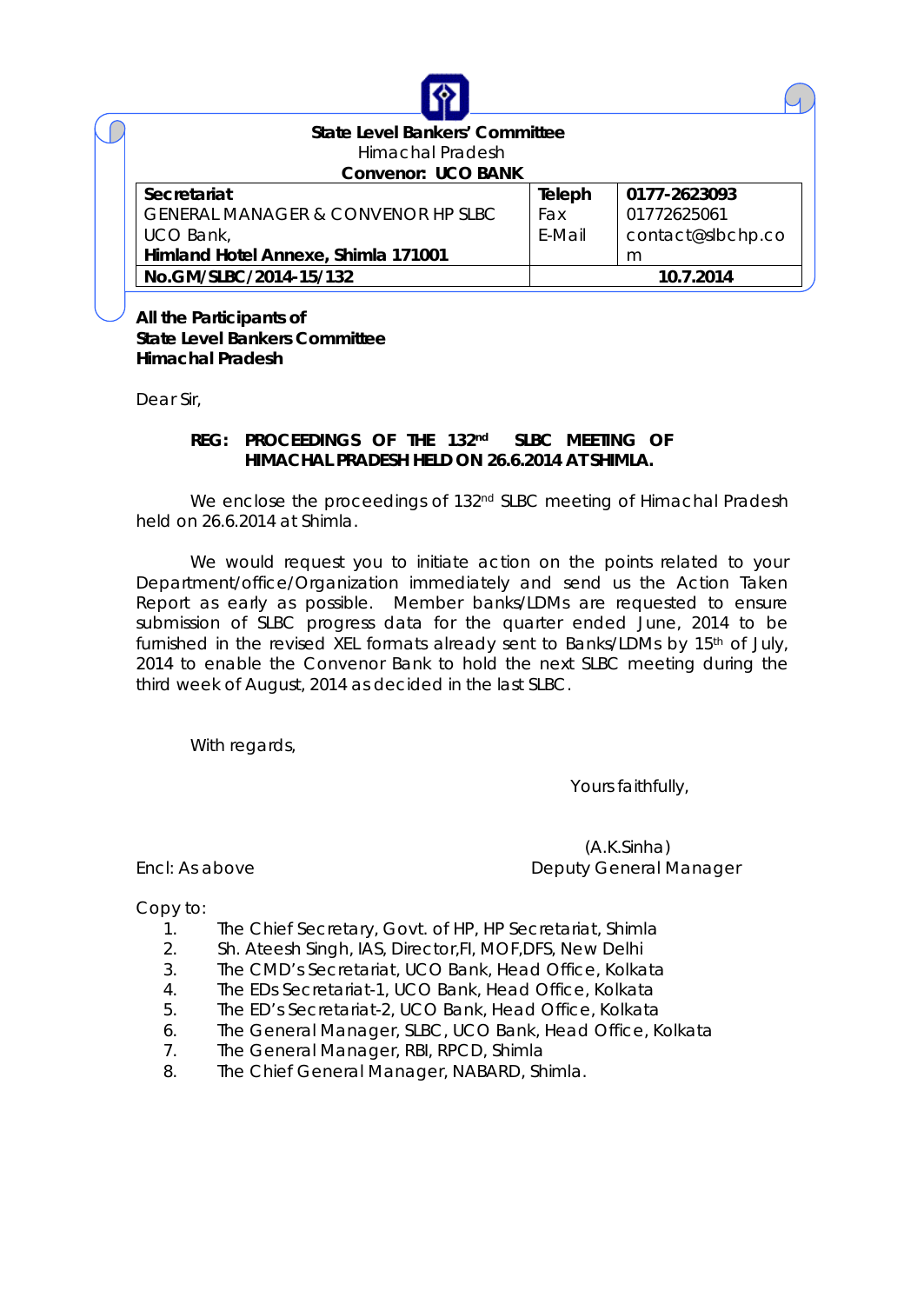#### MINUTES OF 132<sup>nd</sup> SLBC MEETING OF STATE LEVEL BANKER'S COMMITTEE-**HIMACHAL PRADESH HELD ON 26.6.2014 AT HOTEL HILDAY HOME, SHIMLA (H.P.)**

The meeting commenced at 11.00 AM. The list of participants is annexed. Sh.V.K.Shrivastava, General Manager, UCO Bank & Convenor SLBC HP welcomed Sh. P.Mitra, Chief Secretary to the Govt. of Himachal Pradesh, Sh. I.S.Negi, Regional Director, RBI, Shimla, Sh.J.C.Chauhan, Special Secretary cum Director, Rural Development, Govt. of HP, Sh.K.P.Chand, Chief General Manager, NABARD, Sh. Vinay Kumar, General Manager, Punjab National Bank, and other distinguished guests from Govt. Departments/Banks for attending the 131<sup>st</sup> HP SLBC meeting.

The House placed on record with appreciation on the visionary leadership given by Sh. S.Roy, outgoing State Chief Secretary and Dr.S.K.Nandi, General Manager and Convenor, SLBC, HP for his close coordination with SLBC forum.

Sh.V.K.Shrivastava, General Manager, UCO Bank read out the performance highlights of banking related activities achieved during the last fiscal ended March, 2014 as under:

- Everyone is looking forward about the announcement of new policy guidelines of the Central Government to give the directions of development activities expected to be announced in the first budget session.
- The overall performance of banks during last fiscal was good in terms of achievement of targets under Annual Credit Plan 2013-14 and posted 42% growth over the previous plan 2012-13. The total disbursement of credit amounting to Rs.12583.58 Crores was made as compared to disbursement of Rs. 8834 Crores provided during 2012-13.
- Banks has finalized the target for the current year 2014-15 in line with the PLP projections worked out by NABARD. The total outlay has been increased by 12% with an aggregate amount of Rs.12931.62 Crores.
- The Aadhaar implementation is likely to continue and banks should gear up their efforts for seeding of Aadhaar number in Bank accounts which will fillip the DBT/DBTL initiatives.
- 143 new branches were opened during 2013-14 in comparison with 102 new branches opened in 2012-13. He stressed the Bankers to give preference for opening of new rural branches in the unbanked villages located in the far flung areas of the State in order to achieve objective laid down under Financial Inclusion.
- The per branch serving population of the State based on 2011 census is best maintained at 3795 as compared to other parts of the country but there are still a few pockets in the State where banking services are urgently required.
- Extension of Banking services under RBI roadmap 2013-16, only 40 new bank branches were opened by the bank in the unbanked area upto March, 2014 and 4233 unbanked villages were covered by the banks by using ICT based BC model outlets in the State.

The General Manager, UCO Bank read out the performance highlights of the year ended March, 2014 as under: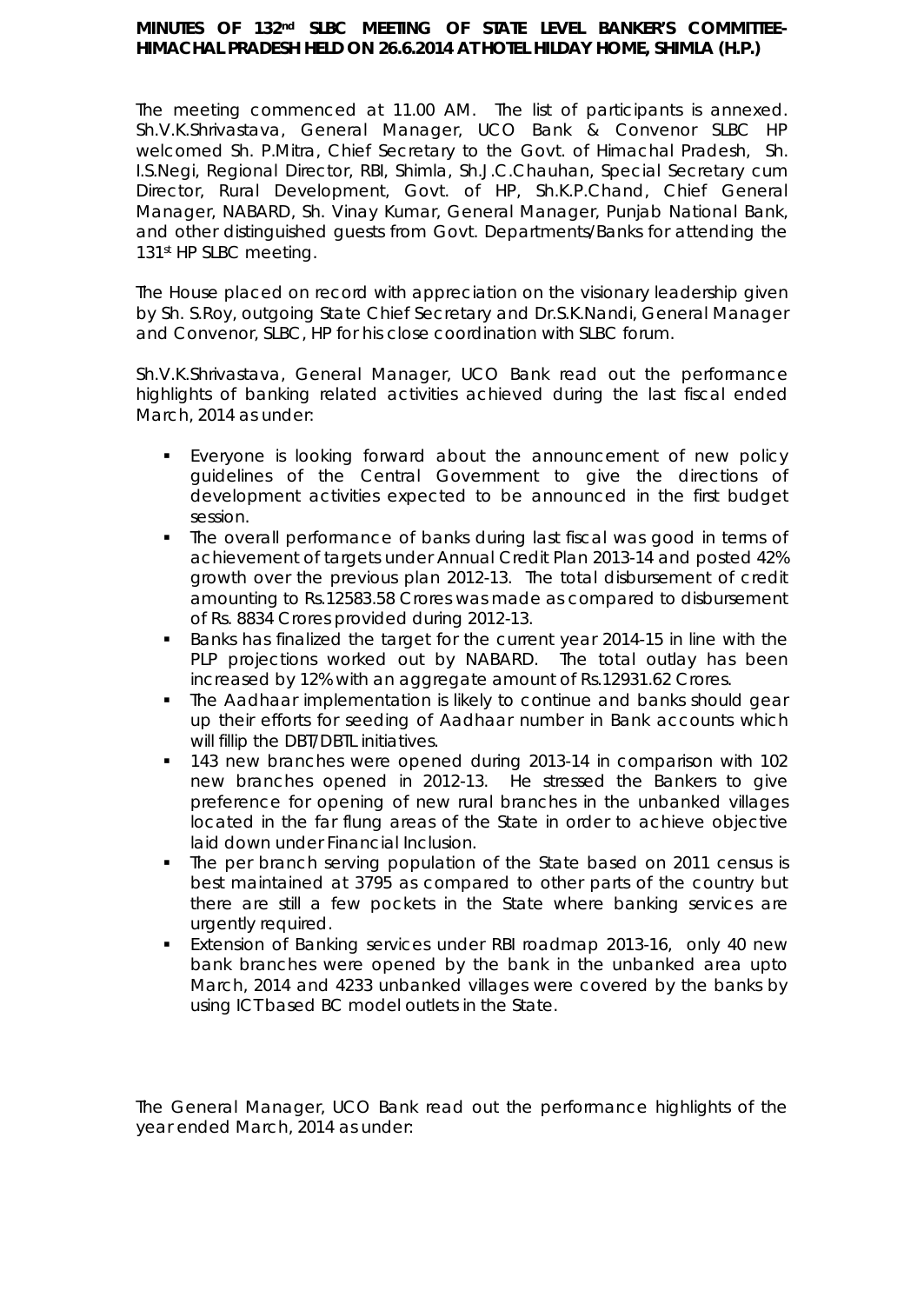- The total Deposits of the Banks as of March, 2014 has grown by 13.47% over the corresponding period March, 2013 and advances have y-o-y growth of 14.70%. It is a good indicator for improving CD Ratio. In absolute terms, the total business of the banks in the State has gone upto Rs.93137 Crores as of March, 2014 (net increase of Rs.11316 Crores) over March, 2013.
- Priority Sector Advances gone up by RS.19890 Crores as of March, 2014 with a net increase of Rs. 3502 Crores representing 72.78% component of the total advances.
- It is a matter of satisfaction that Banks have achieved all the important national parameters set by RBI except DRI advances.
- The CD Ratio (CDR) of Banks in the State has reached at 60.31% as of March, 2014 and declined from 64.16% as of March, 2013 as a result of decline in Investments made by banks in State Government Security/Bonds which form a component of credit for calculation of CD Ratio under Thorat Committee.
- Banks penetration in the State is well set up by having branch net work of 1809 branches as of March, 2014 with more than 80% branches (1450) located in rural areas.
- During the quarter ended March, 2014, 119 new ATMs were installed by the Banks in the State and the total numbers of ATMs increased to 1419.
- During the period under review a new National Rural Livelihood Mission (NRLM) Scheme replacing SGSY has been successfully launched in the State and Rs.23 Crores were disbursed in the last quarter of financial year ended March, 2014. In addition ground work involved in launching of National Urban Livelihood Mission (NULM) has been initiated by the Department of Urban Development for undertaking the survey work in all wards of Shimla town for identification of interested youth to provide various skill development training. I request the Department to forward eligible loan proposals under Rajiv Rinn Yojana to Banks in order to achieve the target of 500 dwellings budgeted for the year 2014-15.
- The Banks have issued 64674 number of new KCCs during the year 2013-14 and cumulative position reached at 604129 KCCs with a balance outstanding Rs.3712.34 Crores as of March, 2014. Banks had issued 68425 Rupay Credit Cards to eligible KCC holders in the State.
- The Banks have sanctioned 17822 number of Housing loan proposals during the year 2013-14 and cumulative position of Housing Loan in the State reached at 89548 having balance outstanding Rs.3526.98 Crores.
- Banks in the State have so far opened 11.17 lakh Basic SB Deposit Accounts as of March, 2014 having balance outstanding amount RS.714.31 Crores out of which 36357 accounts were opened during quarter ended March, 2014.
- The NPA position of Banks in the State has gone up to 5.42% of the total advances as of March, 2014 from 5.38% as of December, 2013. However, marginal improvement has been recorded in the recovery performance of bank loans, which stood at 78.21% over the demand. There is a slight decline of 0.73% in the recovery position of bank loans under Govt. sponsored scheme which stood at 61% over the demand.
- As of March, 2014 total 5195 Certificate Cases were lying pending which were filed under HP Public Money Recovery Act, 2000. Only 86 cases amounting to Rs.2.83 Crores have been disposed off during the quarter ended March, 2014. In order to expedite the pendency, Banks have submitted a request to State Govt. about lowering down the competent authority at the level of Tehsildar/Naib Tehsildar in addition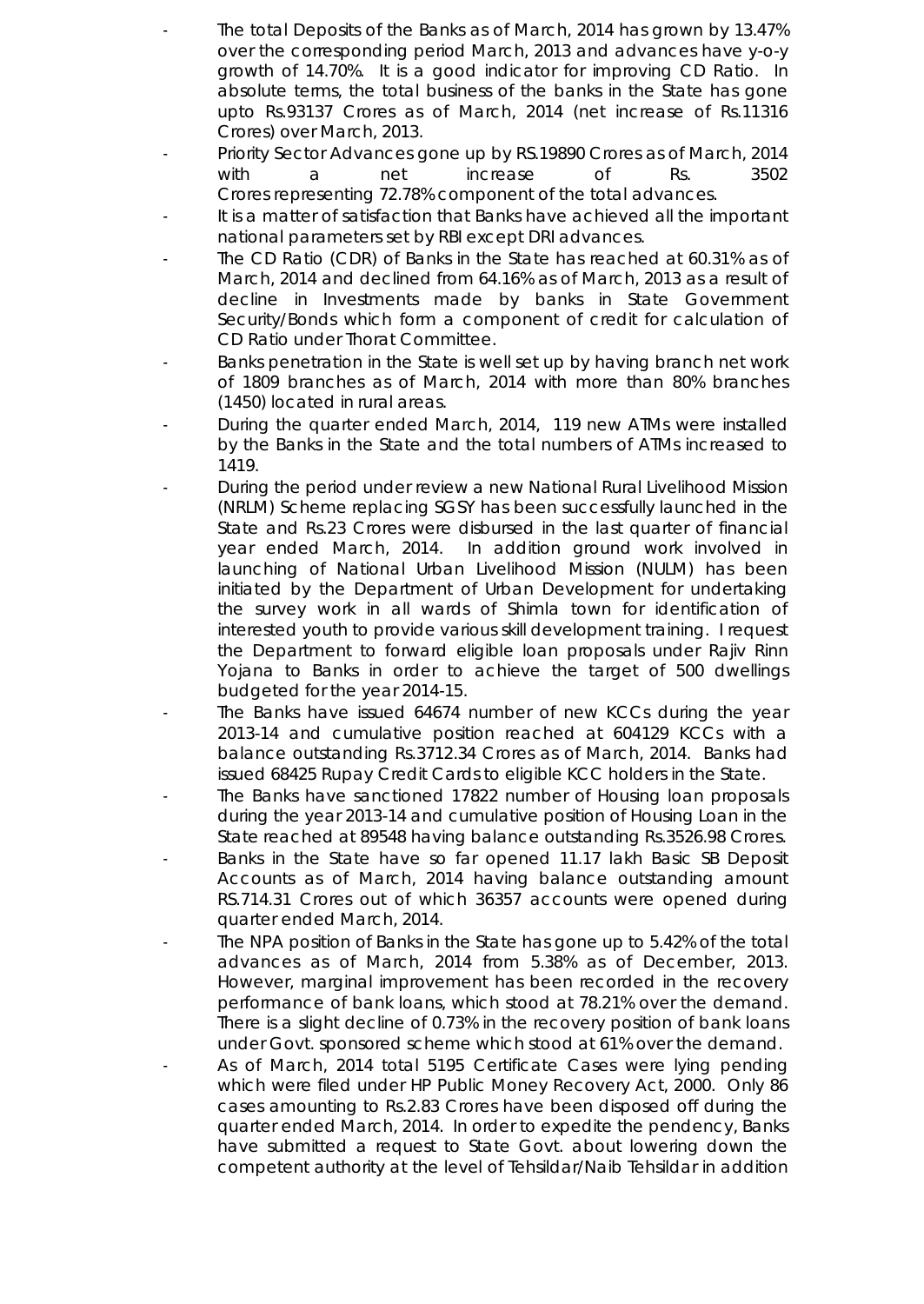to SDO Civil as notified by Revenue Department under the Recovery Act, 2000.

The General Manager, UCO Bank informed about successful holding of Special SLBC meeting on 15.5.2014 under the Chairmanship of Governor, RBI. The agenda points discussed therein and the follow up action required will be discussed in today's meeting.

#### **CONCLUDING REMARKS GIVEN BY SH.P.MITRA. IAS, CHIEF SECRETARY TO THE GOVERNMENT OF HIMACHAL PRADESH ON THE OCCASION OF 132ND SLBC MEETING HELD ON 26.6.2014**

At the outset the Chief Secretary welcomed Sh. V.K.Shrivastava, General Manager and Convenor, SLBC for taking the charge of SLBC in place of Dr.S.K.Nandi being transferred to Odisha and informed that State Government has proposed to appoint Sh.S.Roy former State Chief Secretary as Advisor to the Govt. of HP at New Delhi after the proposal being approved by Cabinet very soon. The important point touched by the Chief Secretary are as under:

- > The views expressed by the Governor, RBI during Special SLBC meeting held on 15.5.2014 at Shimla was significant event for fall of us. The Governor satisfied on the performance and services provided by the Banks in the State and also loud on the dominant role played by Cooperative Banks in the State which should be further strengthen.
- $\triangleright$  The gradual improvement in CD Ratio remains one of the crucial issues for discussions. The CD Ratio cannot be increased in a short period but bank should pull up the improvement in a sustainable manner. He observed that growth in advances is higher than deposits and it will definitely improve the CD Ratio of the State.
- $\triangleright$  The increase in NPAs of banks is not a good indication; we should try to arrest the tendency by all out efforts.
- The Chief Secretary reviewed the achievement under ACP2013-14 under which the targets of Agriculture, MSE and Non Priority Sector has been surpassed. He urged the Banks to cover the shortfall under OPS during the current year.
- Regarding registration of Equitable Mortgage issue at present pending with the State Government advised the Convenor Bank to repeatedly take up the matter with Revenue Department to expedite the process. The rules, regulations of the State Government have a scope of modification from time to time on demand basis. He advised the Convenor Bank to directly follow up with the Revenue Department instead of forming separate sub committee which would be a long process.
- $\triangleright$  The Chief Secretary assured the Bankers of all type of support from State Government to increase their business as well as to act as a partner in the developmental process.

Thereafter the agenda items were taken up by Shri V.K.Shrivastava, General Manager & Convenor , UCO Bank.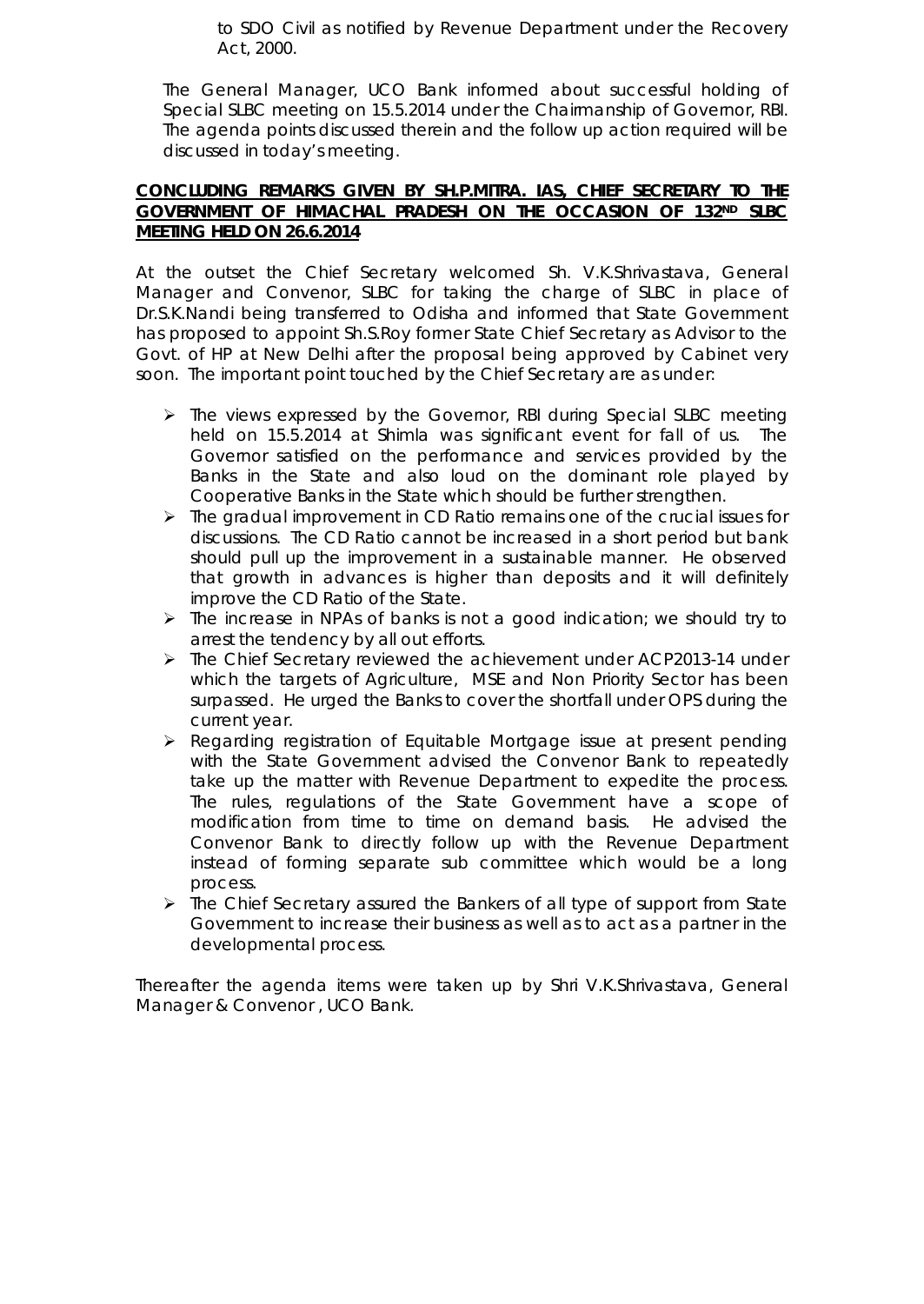#### **AGENDA ITEM NO.1 Confirmation of Minutes of the last 131<sup>st</sup> meeting held on 24.4.2014**

The forum unanimously adopted the minutes of the 131<sup>st</sup> meeting of SLBC HP held on 24.4.2014 which was forwarded to the members vide Convenor's Bank letter No.GM/SLBC/2013-14/131 dated 20.5.2014. No comments received from any quarter the minutes were approved by the House.

### **AGENDA ITEM NO.2**

### Action Taken Report (ATR) on the action points emerged during the 131<sup>ST</sup> HP SLBC **meeting held on 24.4.2014**

|  |                                                                                                                                                             | <b>Action Point Emerged</b>                                                                                                                                                                                                                                                                                                                                                                                                                                                                                                       | Action Taken up to Date                                                                                                                                                                                                                                                                                                                                                                                                |  |  |  |  |  |
|--|-------------------------------------------------------------------------------------------------------------------------------------------------------------|-----------------------------------------------------------------------------------------------------------------------------------------------------------------------------------------------------------------------------------------------------------------------------------------------------------------------------------------------------------------------------------------------------------------------------------------------------------------------------------------------------------------------------------|------------------------------------------------------------------------------------------------------------------------------------------------------------------------------------------------------------------------------------------------------------------------------------------------------------------------------------------------------------------------------------------------------------------------|--|--|--|--|--|
|  | $\mathbf{1}$                                                                                                                                                | Holding of sub-committee<br><b>of</b><br><b>DCC</b><br>meetings                                                                                                                                                                                                                                                                                                                                                                                                                                                                   | The Convenor Bank read out the CD Ratio position as<br>of March, 2014 as under:                                                                                                                                                                                                                                                                                                                                        |  |  |  |  |  |
|  | constituted for the purpose<br>of improvement in CD Ratio<br>above 40% minimum level<br>prescribed by RBI<br>and<br>preparation of special plan<br>thereof. | (27.00%)<br>L&S<br>Bilaspur<br>(24.34%)<br>Chamba<br>Mandi<br>(39.46%)<br>(39.66%)<br>Shimla<br>(37.28%)<br>Hamirpur<br>(22.59%)<br>Sirmour<br>Kangra<br>(29.39%)<br>(77.08%)<br>Kinnour<br>(99.89%)<br>Solan<br>(86.64%)<br>Una<br>Kullu<br>(47.48%)<br>(37.54%)<br>The Fluctuation of CD Ratio over the position of<br>December, 2013 was also shown through Power<br>Point presentation. It was informed that CD Ratio of<br>Mandi district and Sirmour has improved as of March,<br>2014 over the position of December, 2013. |                                                                                                                                                                                                                                                                                                                                                                                                                        |  |  |  |  |  |
|  |                                                                                                                                                             |                                                                                                                                                                                                                                                                                                                                                                                                                                                                                                                                   | Participating in the discussions CGM NABARD<br>advised the Banks to work out cluster approach for<br>financing Community Base schemes of Agriculture<br>activities under Aggregation model helps the Banks<br>for low cost of production and greater profitability.<br>He also emphasized the need to encash the<br>activities of Farmers' Club for credit Dispensation and<br>Recovery.                               |  |  |  |  |  |
|  |                                                                                                                                                             |                                                                                                                                                                                                                                                                                                                                                                                                                                                                                                                                   | Most of the LDMs has expressed that there is a lack of<br>demand for bank credit in the rural area which<br>affect the lending and urge the State Government<br>build<br>infrastructure support for creation of<br>to<br>demand. The CD Ratio of Kinnour is good because<br>of Investment in Power Sector likewise CD Ratio of<br>district Solan and Sirmour is better on account of<br>existence of Industrial belts. |  |  |  |  |  |
|  |                                                                                                                                                             |                                                                                                                                                                                                                                                                                                                                                                                                                                                                                                                                   | The Regional Director RBI impressed the LDMs of all<br>district having CDR less than 40% to continuously hold<br>the sub-committee of DCC and discuss the reasons<br>responsible for low CD Ratio. They should draw a<br>specific monitorable plan to increase the CDR in a<br>phased manner.                                                                                                                          |  |  |  |  |  |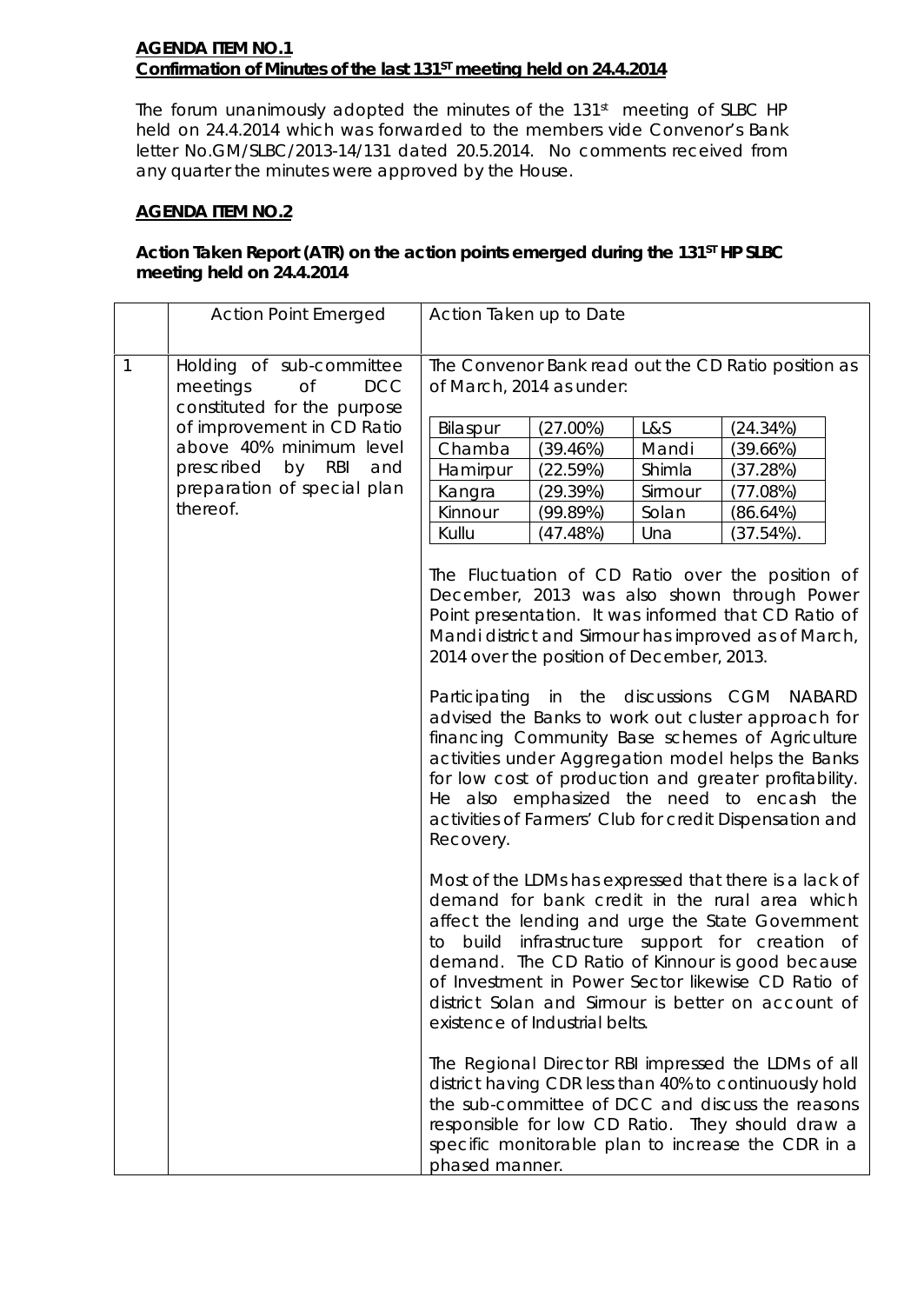| The General Manager PNB apprised the House that<br>the target set under Agriculture, MSE and Retail are<br>not fully achieved despite making sincere efforts at<br>the grass root level due to lack of credit absorption<br>capacity in the hilly terrain.                                                                                                                                                                                                                                                                                                                       |
|----------------------------------------------------------------------------------------------------------------------------------------------------------------------------------------------------------------------------------------------------------------------------------------------------------------------------------------------------------------------------------------------------------------------------------------------------------------------------------------------------------------------------------------------------------------------------------|
| The Director Agriculture, Govt. of HP apprised that<br>credit is required for creating infrastructure support to<br>farmers like Irrigation, storage and marketing etc.<br>Govt. of India is also focusing attention for<br>involvement of Farmers Producer Organizations.<br>Regarding marketing of agriculture produce the<br>department has prepared a plan with the support of<br>NABARD. At present Jayaka Project is being<br>implemented in five districts of the State where we<br>emphasize the farmers to diversify the agriculture<br>activities on commercial lines. |
| After detailed discussions it has decided that all<br>stake holders from Bank and line departments sit<br>together with LDMs/DDMs NABARD to chalk out the<br>strategies to augment the flow of credit in the viable<br>areas.                                                                                                                                                                                                                                                                                                                                                    |

| $\overline{2}$ | On-line access<br>0f<br>Records to<br>Land<br>Banks - Adoption<br>of "Bhoomi Bank<br>Integrated Project"<br>for online creation<br>of charge on land -<br>holding<br>Οf<br>sensitization<br>workshop. | The Convenor Bank informed that a letter dated 23.4.2014<br>received from Head Office of NABRD about replication of<br>Bhoomi Bank Integrated Project in the State of Himachal<br>Pradesh. In response the representative from Land<br>Records informed that they had a VC with Karnataka<br>Revenue Department on the issue vide which they have<br>informed the preparatory work to be undertaken before<br>replication of project in the HP.<br>Accordingly, a meeting was organized on 2.7.2014 under                                                                                                                                  |
|----------------|-------------------------------------------------------------------------------------------------------------------------------------------------------------------------------------------------------|--------------------------------------------------------------------------------------------------------------------------------------------------------------------------------------------------------------------------------------------------------------------------------------------------------------------------------------------------------------------------------------------------------------------------------------------------------------------------------------------------------------------------------------------------------------------------------------------------------------------------------------------|
|                |                                                                                                                                                                                                       | the Chairmanship of Director Land Records cum Inspector<br>of Registration. The availability of data base has been<br>reviewed and it has decided to start the implementation<br>of online assess of land record to banks for creation of<br>charge on land on pilot basis using the district level data<br>base. The representative from NIC Shimla assured to<br>develop the software and express the shortage of<br>manpower to expedite the matter. In addition the NIC<br>also requires a financial support to carry out the project.<br>The committee has decided to take up the matter with<br>concerned departments in due course. |

| $\overline{3}$ | Performance of     | The Convenor Bank informed that as per the decision of                        |
|----------------|--------------------|-------------------------------------------------------------------------------|
|                | <b>Business</b>    | last SLBC a sub committee of SLBC on BC model has been                        |
|                | Correspondents     | constituted to review the working performance of BCAs                         |
|                | (BCs) engaged by   | engaged by banks in the state of HP. The Committee                            |
|                | <b>Banks under</b> | would also recommend the best practices/provisions                            |
|                |                    | Financial Inclusion in $\vert$ available in the BC model of bank which can be |
|                | HP.                | replicated by other banks. The Member banks are                               |
|                |                    | requested to submit the details of BC model already in                        |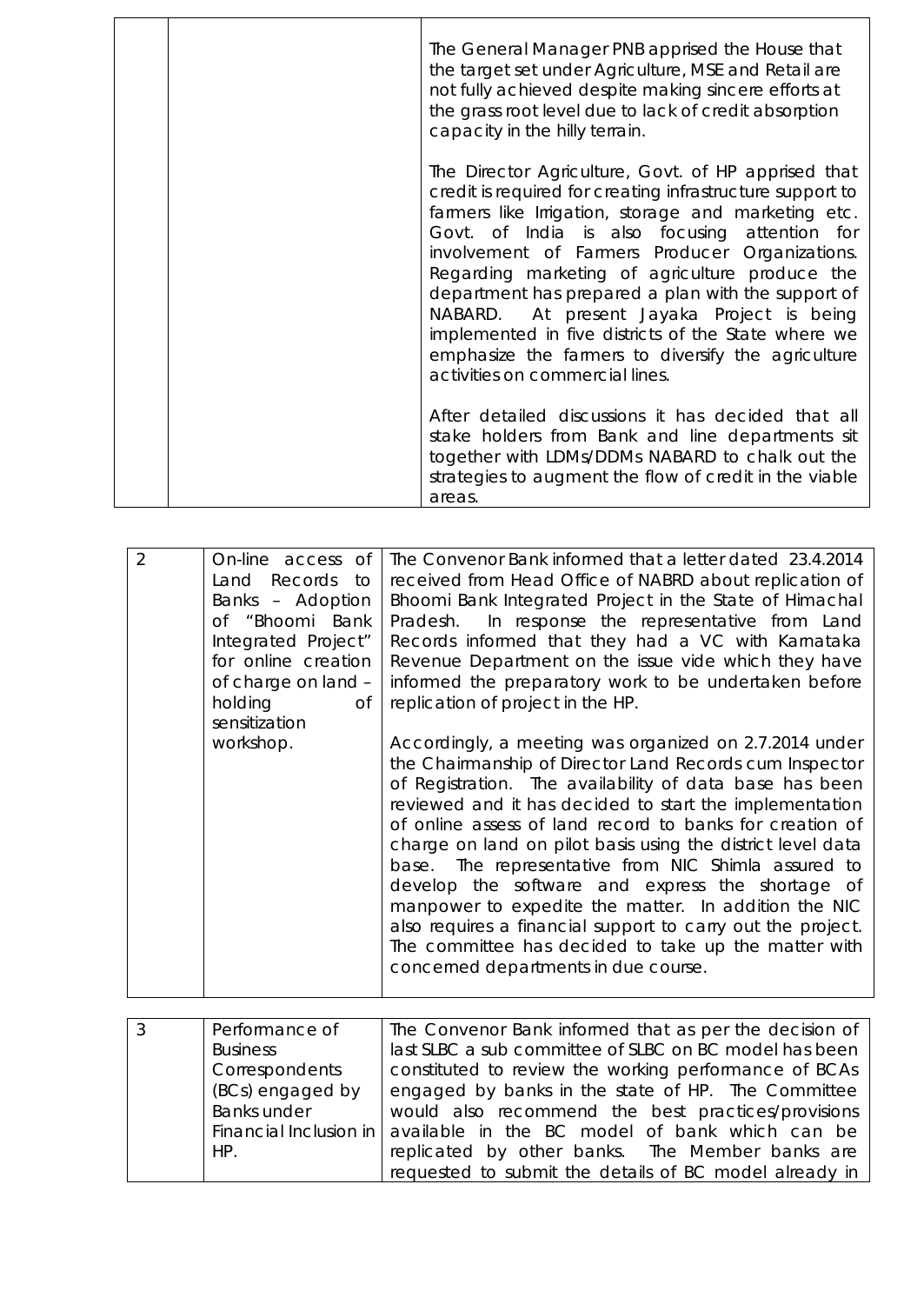|                       | existence to prepare a compratable note before fixing                   |  |  |  |  |
|-----------------------|-------------------------------------------------------------------------|--|--|--|--|
|                       | date for convening the meeting of sub committee.                        |  |  |  |  |
| Printing of Financial | The Convenor Bank informed that major work involved in                  |  |  |  |  |
| Literacy Material     | delivery of printed material has been completed and the                 |  |  |  |  |
|                       | banks were advised to further distribute the same                       |  |  |  |  |
|                       | amongst their bank branches. The CGM NABARD                             |  |  |  |  |
|                       | requested the Convenor Bank to submit the expenditure                   |  |  |  |  |
|                       | proposal for reimbursement of claim incurred towards                    |  |  |  |  |
|                       | printing of Financial Literacy Material by 15 <sup>th</sup> July, 2014. |  |  |  |  |

| 5  | Construction of RSETI<br>buildings                                               | The Convenor Bank informed that despite persuading the<br>matter with Corporate offices of Banks the civil work for<br>construction of RSETI building could not be started in the<br>State.                                                 |
|----|----------------------------------------------------------------------------------|---------------------------------------------------------------------------------------------------------------------------------------------------------------------------------------------------------------------------------------------|
|    |                                                                                  | Concerned Banks are requested to further take up the<br>matter and expedite the civil work before any decision<br>comes from MORD to withdraw the financial support<br>already provided to banks in this regard.                            |
| 6. | <b>RBI Central Board</b><br>Meeting proposed<br>on 15.5.2014 at<br><b>Shimla</b> | The Special SLBC meeting was convened under the<br>Chairmanship of Dr. Raghuram G Rajan, Hon'ble Governor<br>RBI on 15.5.2014 at Hotel Peterhoff, Shimla. The minutes of<br>the meeting has already been circulated to all SLBC<br>members. |
|    |                                                                                  | The issues/follow up action of the meeting will be<br>deliberated under Main Agenda.                                                                                                                                                        |

## **AGENDA ITEM NO.-3**

**Special SLBC meeting held on 15.5.2014 under the Chairmanship of Hon'ble Governor RBI – Minutes, and follow up action:**

The Convenor Bank apprised the House about the issues listed before Special SLBC meeting and reply so far submitted to Central Office of RBI as under:

#### **Issue No. 1**

#### **A. Coverage of Cooperative Bank Loans under CGTMSE**

**B. Coverage of Cooperative Banks under Central Scheme to provide interest subsidy (CSIC) on Educational Loans sanctioned to economically weaker section of the society:** 

#### **ACTION TAKEN REPORT**

The MD State Coop. Bank informed that a complete note on CGTMSE/CSIC has been prepared and forwarded to the Registrar Coop. Societies Govt. of Himachal Pradesh to recommend the proposals of Cooperative Bank to Revenue and Finance Department of Govt. of India for their consideration.

#### **(ACTION-RCS, Govt. of HP)**

#### **ISSUE NO.2**

#### **HP Public Money Recovery Act, 2000 Action Suggested:**

The Bankers urged the State Government to appoint Tehsildars also as competent authority in addition to SDO Civil which can help the bankers for recovery. In addition there is a demand of banks to fix a minimum time frame for disposal of certificate cases filed under the above ACT and also consider giving cash incentive to State Govt. officials effecting bank recovery as applicable in other State like MP/Rajasthan.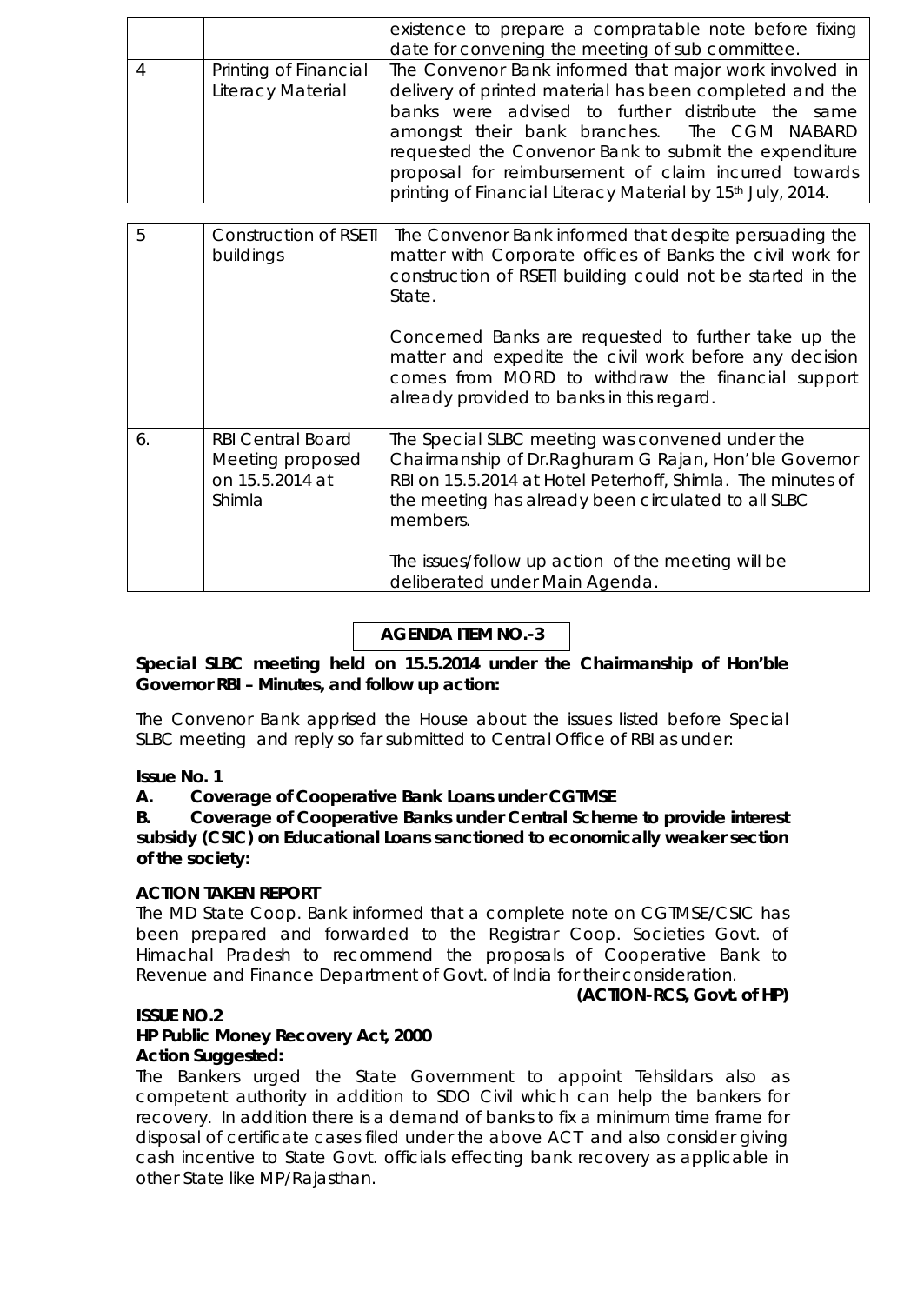#### **Discussions on HP Public Money Recovery Act, 2000**

Sh. V.K.Goyal, DGM, PNB observed that Banks are ready to pay recovery charges to State Government on the recovery affected under the Act but actually wants to utilize the State Government machinery (Bank Recovery Tehsildars appointed by State Government) if any, posted under the Act. He further informed that in the State of UP so called "Ameen" are more powerful in execution of Recovery Certificates issued in favour of banks under the provision of State Recovery Act whereas in Himachal model there is a provision of filing of an application before SDM who in turn issue a Recovery Certificate which is similar to a decree that can be executed through civil court. In other words the Competent Authority is not dealing with the borrower for effecting bank recovery whereas in UP the Act provides that "Ameen /or any person as authorized under the Act to supervise the recovery of Act with direct intervention.

The General Manager, UCO Bank appraise that State Government would not bear any financial burden on the payment of cash incentive to recovery officials as proposed by the bankers. He said that out of 8% Recovery charges paid by banks the 1% cash incentive allowed to Recovery official can give wonders.

The Chief Secretary suggested that utilization of the services of Bank Recovery Tehsildars appointed by State Government can be the alternate solution which bankers can demand to re-establish the same. He said that Convenor Bank made a separate request to State Government for making necessary provision of Cash incentive allowed to State officials alongwith a copy of Rajasthan Government issued in connection with provision of 1% cash incentive. The Chief Secretary was of the opinion that Tehsildars in the State are over burdened as compared to SDO, however, the request of Bankers to designate Tehsildars/Naib Tehsildars as Collector under the HP Public Money Recovery Act can be considered, in view of convenience for filing of Certificate cases by bank branches.

#### **(ACTION: REVENUE DEPTT/CONVENOR BANK)**

#### **ISSUE NO.3**

**Waiver of stamp duty on Documents executed by Self Help Groups / Agriculture Term Loan.**

#### **ISSUE NO.4**

**Restoration of noting of equitable mortgage by the Revenue Department in the land records of the borrowers.**

#### **ACTION TAKEN REPORT**

The Convenor Bank informed that a sub committee of SLBC on pending issues with State Government has been constituted. As decided the list of pending issues alongwith relevant documents has been submitted to Principal Secretary, Finance to the Government of Himachal Pradesh with the request to forward the same to Revenue Department. Accordingly Finance(IF) Department vide letter dated 20.6.2014 has forwarded the request of bankers on above mentioned issues to the Principal Secretary Revenue. The matter is under consideration.

As advised by the Chief Secretary, the follow up on the pending issues will be done by Convenor Bank independently. In case any consultation is required from banker side the sub-committee will be called accordingly.

#### **(Action: Convenor Bank)**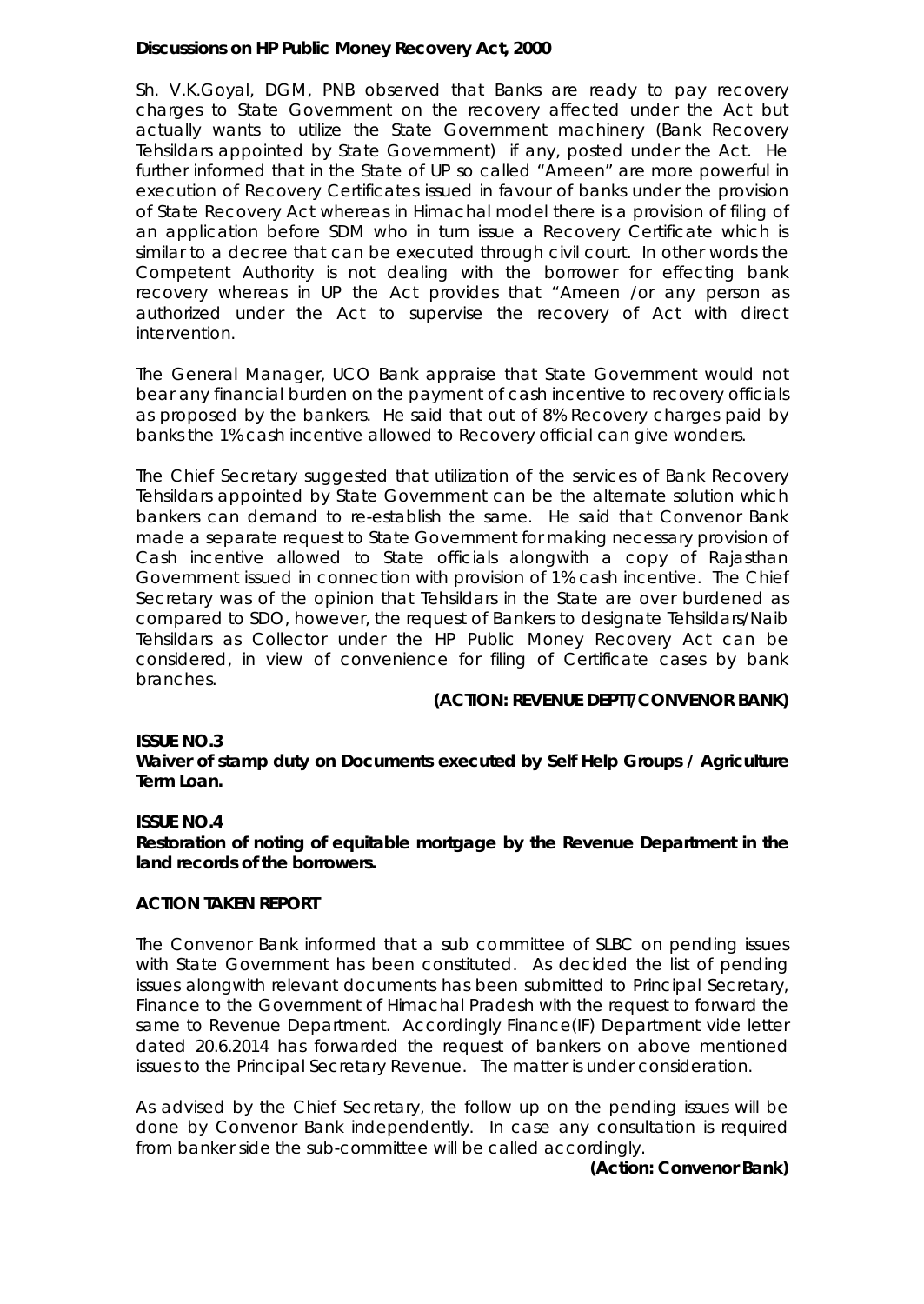#### **Points raised by Reserve Bank of India in their Aide Memoire :**

In the meanwhile a communication dated 26.5.2014 received from RBI, Shimla advising the Convenor Bank to submit point wise reply on Aide Memoire as under:

- "The Bankers expressed their concern about poor connectivity in some of the area of the State because of which it is difficult to have Brick and Mortar branches in the State, however, mobile connectivity is good because of which Mobile Bank is possible and BC model is working well in the State."
- "The viability of BC model is affected because of the low remuneration given to them for their services. There is though a need to have relooked at the remuneration for BC. The SLBC Convenor (UCO Bank) suggested that they could look at the possibility of setting up a sub committee of the SLBC which could look at the best practices in this regard in different states and adopt the best practice for HP. It was suggested that the BC model could be made viable if some of the State Government schemes could be delivered through BCAs."

Participating in the discussions the Regional Director, RBI advised that Bank should popularized the mobile banking/Internet banking in both rural and Urban areas and encourage the use of these modes by their customers in a big way. However, Bank should review the working of BCAs engaged in various parts of the State in terms of transactions and improvement in quality and quantity of volume carried out by BCAs in the field.

**(ACTION: ALL BANKS)**

# **AGENDA ITEM NO.-4**

#### **PROGRESS UNDER DIRECT BENEFIT TRANSFER DBT/DBTL**

The Convenor Bank informed about the outcome emerged during Video Conference held on 4.6.2014 by DFS stressing the need to maintain the tempo with regard to DBT/DBTL. It has also informed that Banks to watch the announcement made by Govt. of India on mandatory provision of Aadhaar under DBT/DBTL.

# **AGENDA ITEM NO.-5**

#### **Review of progress under RBI Roadmap 2013-16 – Extension of Banking Services in all unbanked villages:**

The Convenor Bank read out the progress achieved under implementation of RBI roadmap 2013-2016 for extension of banking services in all unbanked villages upto March, 2014 under which about 4233 unbanked villages were covered by banks. Banks have opened 40 new branches. The summary progress as of March, 2014 is as under:

| Number of villages covered through new branch |               | $=$ | 40.  |
|-----------------------------------------------|---------------|-----|------|
| Number of villages covered through BC Model   |               | $=$ | 4114 |
| Number of villages covered through other mode |               | $=$ | 79.  |
| Total number of villages covered              | by March 2014 | $=$ | 4233 |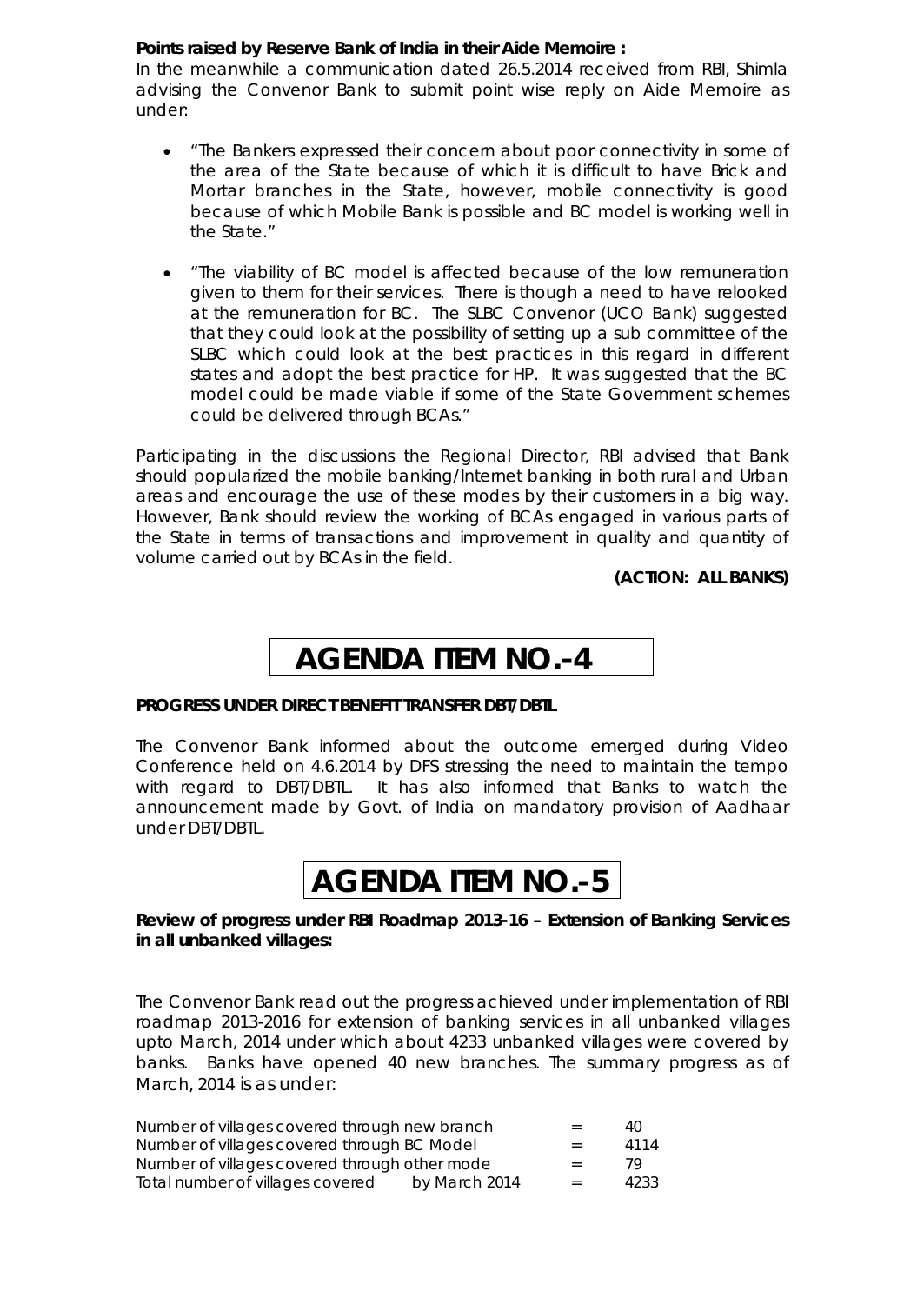The Convenor Bank further informed that a complete list of800 villages has been finalized for opening of Brick and Mortar/USB branches under the roadmap covering the period from 2013-2016 giving the details of districtwise bank wise allocation of villages under RBI roadmap **(Annexure-1 attached).** All the Controlling Heads of Banks are requested to further take up the matter their corporate offices for opening of B&M/USB type of banking outlets.

The Regional Director RBI observed that the process for opening of new rural branches in the unbanked centers is not satisfactory, so far only 40 villages were covered out of 143 new bank branches were opened in the year ended March, 2014. He further advised the banks to follow RBI stipulations for opening of at least 25% new bank branches in the unbanked centers so as to expand the coverage of unbanked area on a rational mode. He also advised the banks to furnish detail of base branches where BCAs has been made functional. He advised the banks to closely monitor the progress of BCAs.

The member banks/LDMs were requested to submit the quarterly data on RBI prescribed Annexure-B for the quarter ended June, 2014 relates to reporting of progress under RBI roadmap. The Convenor Bank is to consolidate the data for onward submission to RBI. It is generally observed that only a few banks are submitting the data as a result the submission of consolidated data to RBI delayed considerably.

#### **(Action: All Banks/LDMs/Convenor Bank)**

# **AGENDA ITEM NO.-6**

#### **Review of Performance under Annual Credit Plan 2013-14 – Disbursement by Banks in the State of Himachal Pradesh as of MARCH, 2014.**

The Convenor Bank informed the performance of Annual Credit Plan 2013-14, under which the targets were surpassed by 109% with aggregate disbursement of credit to the tune of Rs. 12583.58 Crores against the targeted goal of Rs.11547.88 Crores earmarked for March, 2014.

Under Agriculture Sector fresh loan amounting to Rs. 4102.30 Crores were disbursed to 393169 farmers in the State, registering 100.91% annual achievement. Likewise under MSE Sector against the target of Rs. 3157.06 Crores, Banks have provided loans to the tune of Rs 3358.42 Crores registering 106.38% achievement whereas lowest achievement was recorded under Other Priority Sector advances disbursed only Rs. 1904.85 Crores against the annual target of Rs. 2619.92 Crores.

Overall Priority Sector Advances achieved by 95.15% and highest achievement was reported under Non Priority Sector where Banks have disbursed Rs. 3218.01 Crores against the target of Rs.1705.44 Crores registering significant achievement of 188.69%.

The CGM NABARD observed that correction of ACP target in line with PLP worked out for 2014-15 in three districts namely Kangra, Mandi and Solan should be done in a prospective manner. It imply that if the target under ACP is more than of PLP there is no need to carry out corrections whereas if the target is less over the PLP, LDM has to suitably modify the same.

#### **(ACTION: LDMs –KANGRA, MANDI AND SOLAN)**

The Power Point Presentation has been shown on various statistical data on Annual Credit Plan 2013-14 for information of the House.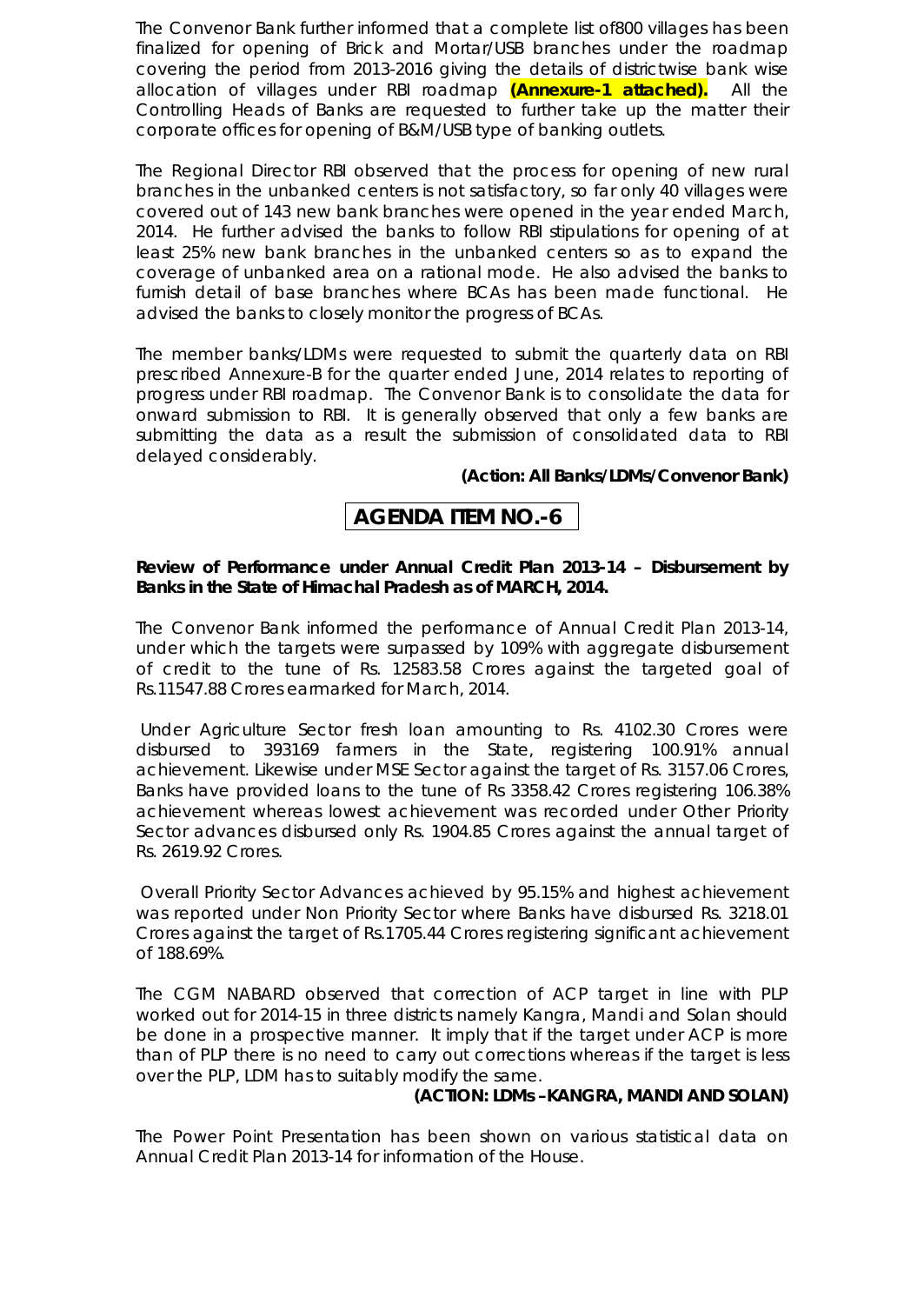| SI.                     |                                                                          | $($ ATHUUTI III VIULUJ<br>Agency wise Institutional Credit provided by Banks |             |                       |                         |              |
|-------------------------|--------------------------------------------------------------------------|------------------------------------------------------------------------------|-------------|-----------------------|-------------------------|--------------|
| No.                     | Sector-wise<br>performance                                               | <b>PSBs</b>                                                                  | <b>RRBs</b> | Coop.<br><b>Banks</b> | Private<br><b>Banks</b> | <b>TOTAL</b> |
| $\mathbf{1}$            | <b>AGRICULTURE SECTOR</b>                                                |                                                                              |             |                       |                         |              |
| A                       | Annual Target 2013-14                                                    | 2609.47                                                                      | 340.54      | 1004.5                | 110.91                  | 4065.44      |
| B                       | Annual<br>Ach.                                                           |                                                                              |             |                       |                         | 4102.3       |
|                         | March, 14                                                                | 2634.11                                                                      | 311.11      | 964.76                | 192.32                  |              |
| $\mathsf{C}$            | %age of Achs                                                             | 100.94                                                                       | 91.36       | 96.04                 | 173.40                  | 100.91       |
| $\overline{2}$          | <b>MSE SECTOR</b>                                                        |                                                                              |             |                       |                         |              |
| A                       | Annual Target 2013-14                                                    | 2194.77                                                                      | 194.26      | 651.78                | 116.28                  | 3157.09      |
| B                       | Annual<br>Ach.                                                           | 2409.30                                                                      | 187.04      | 602.07                | 160.01                  | 3358.42      |
|                         | March, 14                                                                |                                                                              |             |                       |                         |              |
| $\mathsf C$             | %age of Achs                                                             | 109.77                                                                       | 96.28       | 92.37                 | 137.61                  | 106.38       |
| $\overline{3}$          | OTHER PRIORITY SECTOR (Housing, Education, Consumption, Micro Fin. Etc.) |                                                                              |             |                       |                         |              |
| A                       | Annual Target 2013-14                                                    | 1725.13                                                                      | 147.26      | 650.01                | 97.51                   | 2619.91      |
| B                       | Annual Ach. March, 14                                                    | 1242.80                                                                      | 126.61      | 496.87                | 38.57                   | 1904.85      |
| $\overline{C}$          | %age of Achs                                                             | 72.04                                                                        | 85.98       | 76.44                 | 39.55                   | 72.71        |
| $\overline{\mathbf{4}}$ | <b>NON PRIORITY SECTOR</b>                                               |                                                                              |             |                       |                         |              |
| A                       | Annual Target 2013-14                                                    | 1171.30                                                                      | 85.80       | 369.13                | 79.22                   | 1705.45      |
| B                       | Annual Ach. March, 14                                                    | 1273.25                                                                      | 86.72       | 1120.51               | 737.53                  | 3218.01      |
| $\mathsf{C}$            | %age of Achs                                                             | 108.70                                                                       | 101.07      | 303.55                | 930.99                  | 188.69       |
| 5                       | <b>TOTAL FOR ALL SECTORS (1To 4)</b>                                     |                                                                              |             |                       |                         |              |
| A                       | Annual Target 2013-14                                                    |                                                                              |             |                       |                         | 11547.7      |
|                         |                                                                          | 7700.67                                                                      | 767.86      | 2675.44               | 403.81                  | 8            |
| B                       | Annual Ach. March, 14                                                    |                                                                              |             |                       |                         | 12583.5      |
|                         |                                                                          | 7559.46                                                                      | 711.48      | 3184.21               | 1128.43                 | 8            |
| $\mathsf{C}$            | %age of Achs                                                             | 98.17                                                                        | 92.66       | 119.02                | 279.45                  | 108.97       |

#### **GROUND LEVEL DISBURSEMENT UNDER ACP 2013-14 AS OF MARCH, 2014. (Amount in Crores)**

# **GROUND LEVEL DISBURSMENT OF CROP LOAN AS OF MARCH, 2014**

|              | <b>CROP LOAN PROVIDED BY:</b> |            |            |        |        |              |
|--------------|-------------------------------|------------|------------|--------|--------|--------------|
|              |                               | <b>PSB</b> | <b>RRB</b> | Coop.  | Pvt    | <b>Total</b> |
| Α            | Annual Target 2013-<br>14     | 1486.02    | 204.26     | 573.85 | 55.47  | 2319.60      |
| $\mathsf{C}$ | Ach,<br>Annual<br>March, 14   | 1674.15    | 179.70     | 739.03 | 108.41 | 2701.29      |
| D            | %age of Achs                  | 112.66     | 87.98      | 128.78 | 195.44 | 116.45       |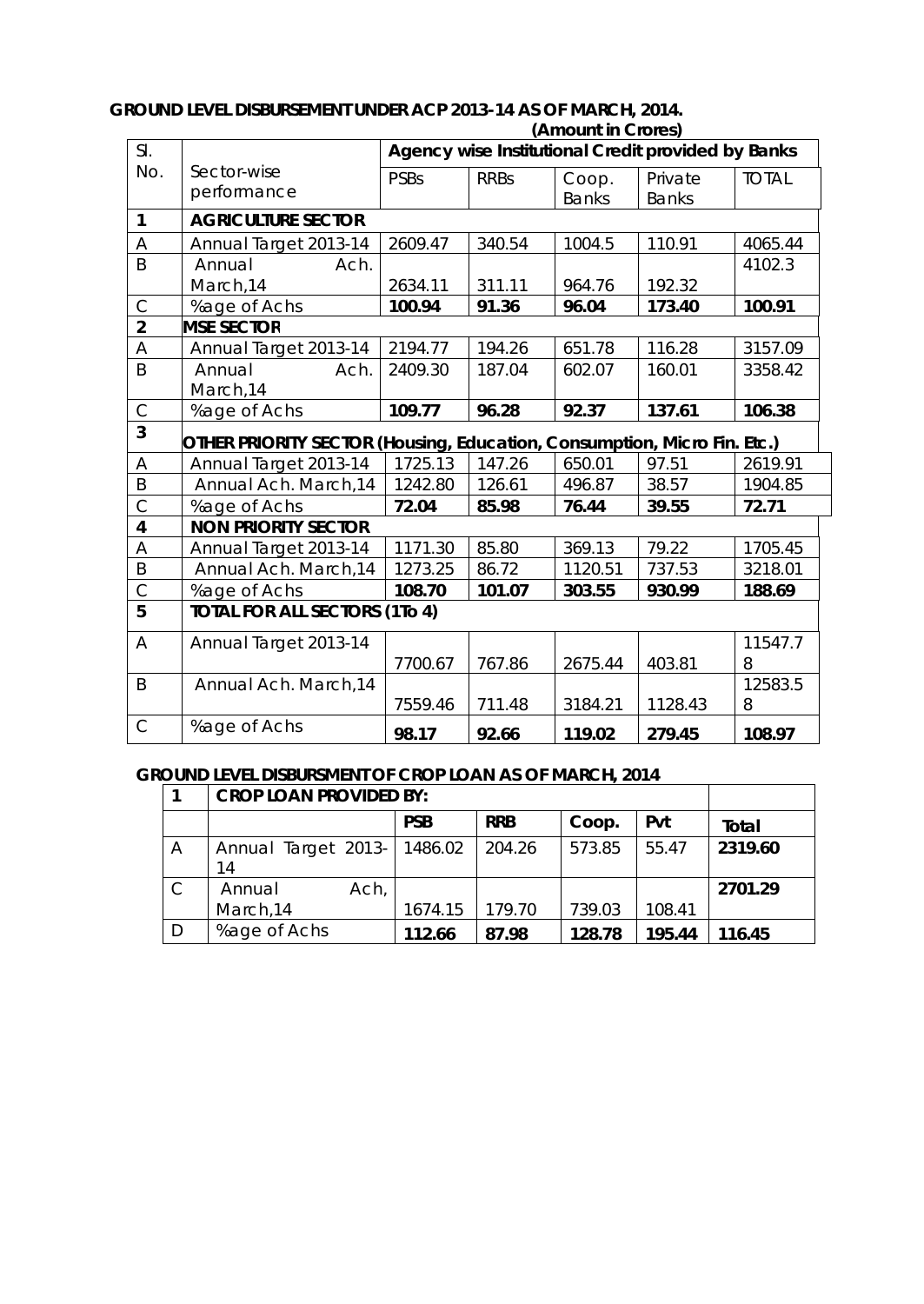# **AGENDA ITEM NO.7**

#### **REVIEW OF STATISTICAL BANKING DATA AS OF MARCH, 2014 7.1 COMPARATIVE BANKING KEY INDICATORS AS OF MARCH, 2014**

| STATE LEVEL BANKERS' COMMITTEE HIMACHAL PRADESH |                                                                       |           |           |           |                                                   |          |
|-------------------------------------------------|-----------------------------------------------------------------------|-----------|-----------|-----------|---------------------------------------------------|----------|
| S.No.                                           | Item                                                                  | 31.3.2012 | 31.3.2013 | 31.3.2014 | Variation & %age of<br>growth over March,<br>2013 |          |
| $\mathbf{1}$                                    | <b>Deposit PPD</b>                                                    |           |           |           | <b>ABSOLUTE</b>                                   | %AGE     |
|                                                 | Rural                                                                 | 26083.49  | 33876.74  | 39217.52  | 5340.78                                           | 15.77    |
|                                                 | Urban/SU                                                              | 23110.69  | 24118.38  | 26592.20  | 2473.82                                           | 10.26    |
|                                                 | <b>Total</b>                                                          | 49194.18  | 57995.12  | 65809.72  | 7814.60                                           | 13.47    |
| $\overline{2}$                                  | Advances (O/S)                                                        |           |           |           |                                                   |          |
|                                                 | Rural                                                                 | 11821.2   | 12804.68  | 16287.57  | 3482.89                                           | 27.20    |
|                                                 | Urban/SU                                                              | 10325.05  | 11020.87  | 11040.08  | 19.21                                             | 0.17     |
|                                                 | <b>Total</b>                                                          | 22146.25  | 23825.55  | 27327.65  | 3502.10                                           | 14.70    |
| 3                                               | Investment<br>made by Banks<br>State Govt.<br>in<br>Securities/Bonds. | 751.58    | 3442.45   | 2991.66   | $-450.79$                                         | $-13.10$ |
| $\overline{4}$                                  | CD RATIO as per<br>Thorat<br>Committee                                | 65.18%    | 64.16%    | 60.31%    | $-3.85$                                           | $-6.00$  |
| 5                                               | <b>Priority</b><br><b>Sector</b><br>Advances (O/S)<br>of which under: | 14231.91  | 16022.26  | 19889.76  | 3867.50                                           | 24.14    |
|                                                 | I)<br><b>Agriculture</b>                                              | 4375.22   | 4391.43   | 6058.49   | 1667.06                                           | 37.96    |
|                                                 | $\mathsf{ii}$<br><b>MSE</b>                                           | 5157.81   | 8304.79   | 9144.63   | 839.84                                            | 10.11    |
|                                                 | iii) OPS                                                              | 4698.88   | 3326.04   | 4686.64   | 1360.60                                           | 40.91    |
| 6                                               | Weaker Section<br>Advs.                                               | 4306.8    | 4901.22   | 5555.30   | 654.08                                            | 13.35    |
| $\overline{7}$                                  | <b>DRI Advances</b>                                                   | 8.14      | 11.46     | 16.56     | 5.10                                              | 44.50    |
| 8                                               | Non Priority Sec.<br>Adv.                                             | 7914.34   | 7803.91   | 7437.89   | $-366.02$                                         | $-4.69$  |
| 9                                               | No. of Branches                                                       | 1564      | 1666      | 1809      | 143                                               | 8.58     |
| 10                                              | Advances<br>to<br>Women                                               | 1252.08   | 1932.71   | 2198.39   | 265.68                                            | 13.75    |
| 11                                              | Credit<br>to<br><b>Minorities</b>                                     | 523.86    | 757.31    | 860.45    | 103.14                                            | 13.62    |
| 12                                              | Advances<br>to<br>SCs                                                 | 2091.3    | 2394.34   | 2737.84   | 343.50                                            | 14.35    |
| 13                                              | <b>Advances to STs</b>                                                | 725.23    | 825.87    | 954.92    | 129.05                                            | 15.63    |
| 14                                              | Advances under<br>Govt. Sponsored<br>programme                        | 790.99    | 1015.88   | 979.85    | $-36.03$                                          | $-3.55$  |

**Power Point Presentation has been shown giving statistical data on banking operation as of March, 2014 for review.**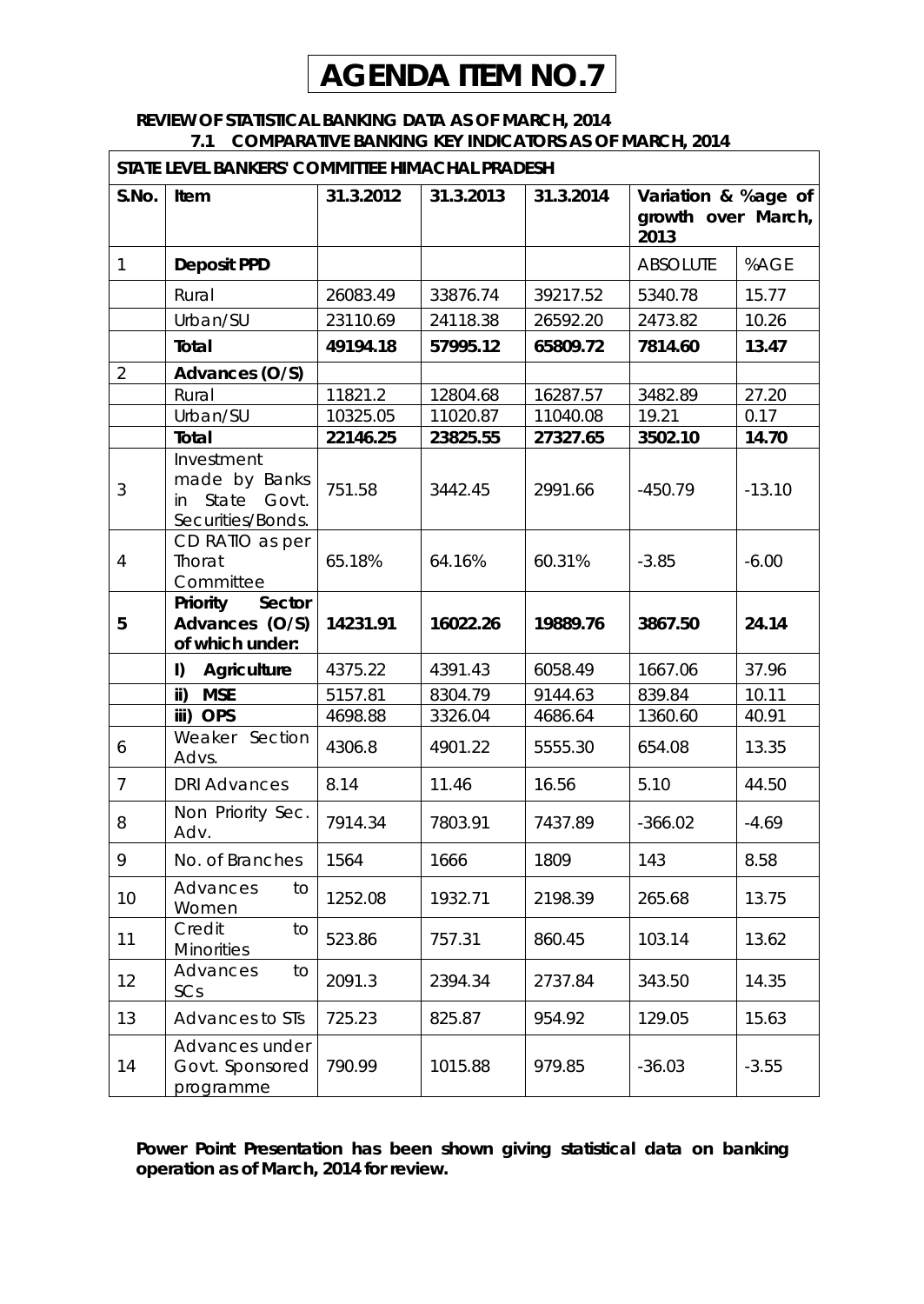#### **POSITION OF NATIONAL PARAMETERS AS OF MARCH, 2014 IN HIMACHAL PRADESH**

|                | <b>Sector</b>                               | %age<br>of | %age<br>of | %age<br><b>of</b> | <b>Nation</b> |
|----------------|---------------------------------------------|------------|------------|-------------------|---------------|
| <b>SN</b>      |                                             | advances   | advances   | advances          | al            |
| O              |                                             | as<br>on   | as on      | as on             | Param         |
|                |                                             | 31.03.2012 | 31.03.2013 | 31.03.2014        | eter          |
| 1              | <b>Priority sector advances</b>             | 64.26%     | 67.25%     | 72.78%            | 40%           |
| $\overline{2}$ | <b>Agriculture advances</b>                 | 19.76%     | 18.43%     | 22.17%            | 18%           |
| 3              | <b>MSME Advances(PSC)</b>                   | 36.24%     | 51.83%     | 45.98%            |               |
| 4              | <b>Other Priority Sectors(PSC)</b>          | 33.02%     | 20.76%     | 23.53%            |               |
| 5              | <b>Advances</b><br>weaker<br>to<br>sections | 19.45%     | 20.57%     | 20.33%            | 10%           |
| 6              | <b>DRI</b> advances                         | 0.04%      | 0.05%      | 0.06%             | 1%            |
| 7              | <b>Advances to women</b>                    | 5.65%      | 8.11%      | 8.04%             | 5%            |
| 8              | C.D. Ratio                                  | 65.18%     | 64.16%     | 60.31%            | 60%           |
| 9              | <b>Advances to S/Cs (PSC)</b>               | 14.69%     | 14.94%     | 13.76%            |               |
| 10             | Advances to S/Ts (PSC)                      | 5.10%      | 5.15%      | 4.80%             |               |
| 11             | <b>Advances to Minorities (PSC)</b>         | 3.68%      | 4.73%      | 4.33%             |               |

### **Credit Deposit Ratio of the State of HP as of March, 2014 = 60.31%**

Components taken for calculation of Credit Deposit Ratio (CDR) as per Thorat **Committee** 

Recommendations as of March, 2014 (**Amount in Crores**)

| iii) | RIDF (Bal. outstanding as of March, 2014)    |                          | 1599.10  |
|------|----------------------------------------------|--------------------------|----------|
| iv)  | Investment made by Banks in Govt loans/Bonds |                          |          |
|      | Securities.                                  |                          | 2951.66  |
|      | <b>TOTAL (Credit Component)</b>              | $\overline{\phantom{0}}$ | 39690.78 |

# **AGENDA ITEM NO -8**

**Review of Performance under major Centrally Sponsored Schemes:**

#### **1.1 PROGRESS UNDER NATIONAL RURAL LIVELIHOOD MISSION (NLRM)**

**The Convenor Bank apprise the progress achieved under NRLM as of March, 2014 as under:**

| • Credit Mobilization target (2013-14) | $\sim 100$ | Rs. 100 Crores |
|----------------------------------------|------------|----------------|
| • Loan disbursed under erstwhile SGSY  | $\sim$ $-$ | RS 7.88        |
| • Loan disbursed under NRLM            | $\sim 100$ | Rs. 15.12      |
| • TOTAL disbursement                   | $\sim 100$ | Rs. 23.00      |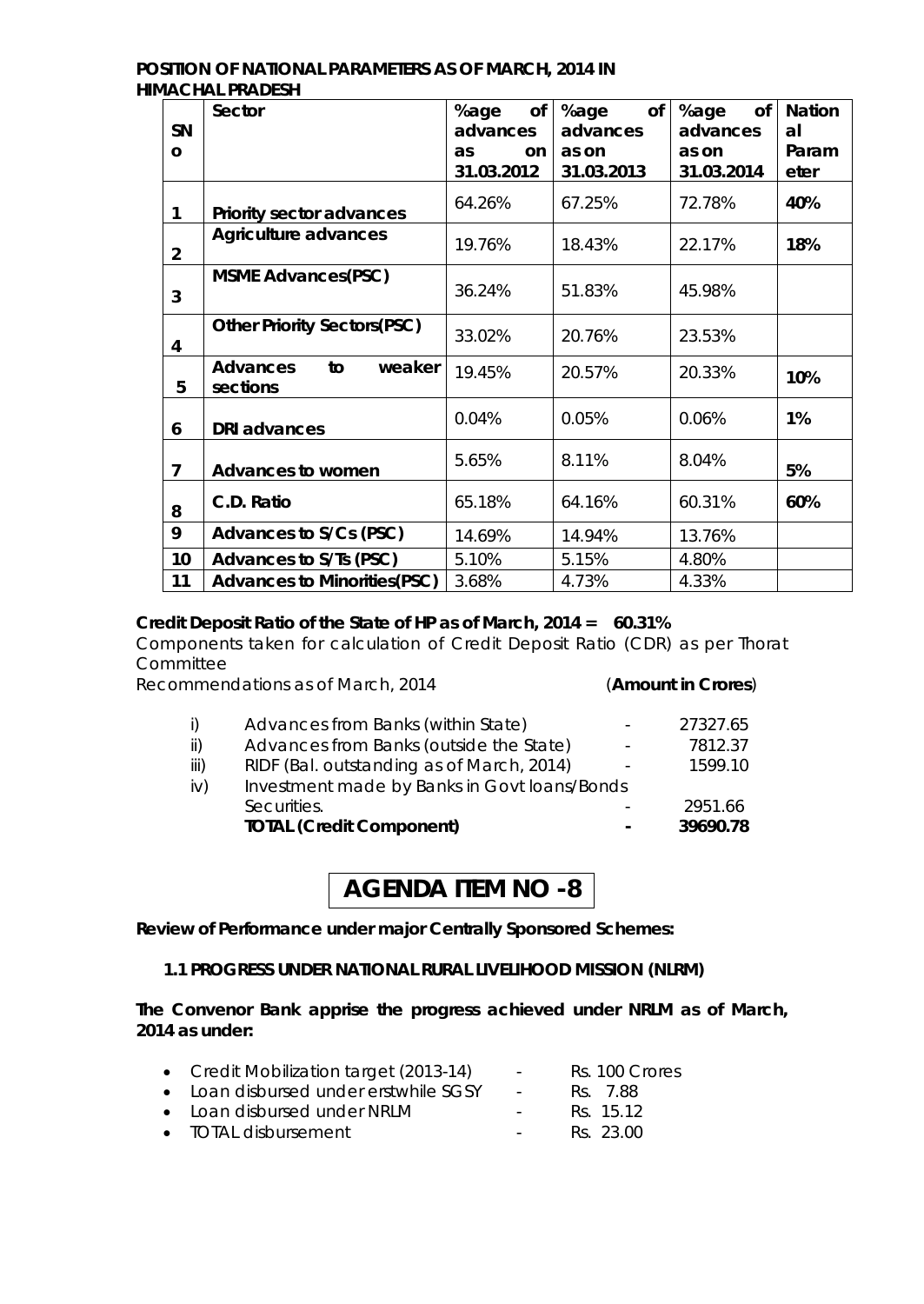The Special Secretary cum Director Rural Development observed that Banks have done a good job in the last programme implementing year ended March, 2014 by sanctioning of sufficient loan applications sponsored at the fag end of the year. However, there is a resistance for disbursement of loan under NRLM at the grass root level may be due to lack of awareness about the new scheme. Some loan proposals have been rejected where there are no any defaulters. He further informed that a State Level Awareness Workshop on NRLM has been fixed on 3.7.2014 at HIPA where the operational problems and the doubts are to be resolved.

The Director RDD also informed that data of existing SHGs are to be uploaded in the website of NRLM and also upload the data about loan disbursed to SHGs otherwise the interest subvention cannot be made possible since the entire system has been centralized by MORD. The Department is not in a position to release interest subvention amount on the loan provided by banks under NRLM due to non uploading of information in the National Resource Organization(NRO) website. He also mentioned about the delay occurred in transfer of funds under MANREGA particularly in district Mandi and Shimla where reconciliation is required between DRDA and sponsored Banks.

#### **(ACTION : ALL BANKS)**

#### **8.2 PROGRESS UNDER PRIME MINISTER EMPLOYMENT GENERATION PROGRAMMES (PMEGP) 2013-14 AS OF MARCH, 2014**

The Convenor Bank read out the progress achieved under PMEGP for the programme implementing year 2013-14 as under:

| Agency       | 2013-14  | Proposal        | disbursed<br>Amt. |
|--------------|----------|-----------------|-------------------|
|              | (Revised | disbursed<br>b٧ | in Crores         |
|              | Target)  | banks (Nos.)    |                   |
| <b>KVIC</b>  | 485      | 341             | 11.21             |
| <b>KVIB</b>  | 485      | 305             | 12.05             |
| <b>DIC</b>   | 649      | 381             | 13.58             |
| <b>TOTAL</b> | 1619     | 1027            | 36.84             |

#### **8.3 PROGRESS UNDER SWARAN JAYANTI SHAHRI ROJGAR YOJANA (SJSRY) FOR MARCH, 2014**

The Convenor Bank informed that against the target of 350 Units only 78 loan proposals were forwarded to banks under SJSRY out of which 75 applications amounting to Rs. 53.35 lacs has been sanctioned during the programme implementing year 2013-14.

Director Urban Development informed that 135 loan applications amounting to Rs.67 lacs have been sanctioned under SJSRY for the Programme Implementing year 2013-14. Now we are in the transit period from SJSRY to NULM. The State Government has given a freedom to select the beneficiaries under NULM which include BPL families, economic weaker sections and low income group upto Rs.2.00 lacs. Hopefully all ULBs in the State would be covered under NULM. The Department is under the process of formation of SHGs with the help of Nehru Yuvak Kendras and also taking up the matter with NSDC to work out the skill gap for selection of interested youth to provide skill training in Urban area with the help of RSETIs and other service providers. A target of 300 individuals and 20 groups has been earmarked for training purpose in the current financial year.

#### **(ACTION: URBAN DEV.DEPTT)**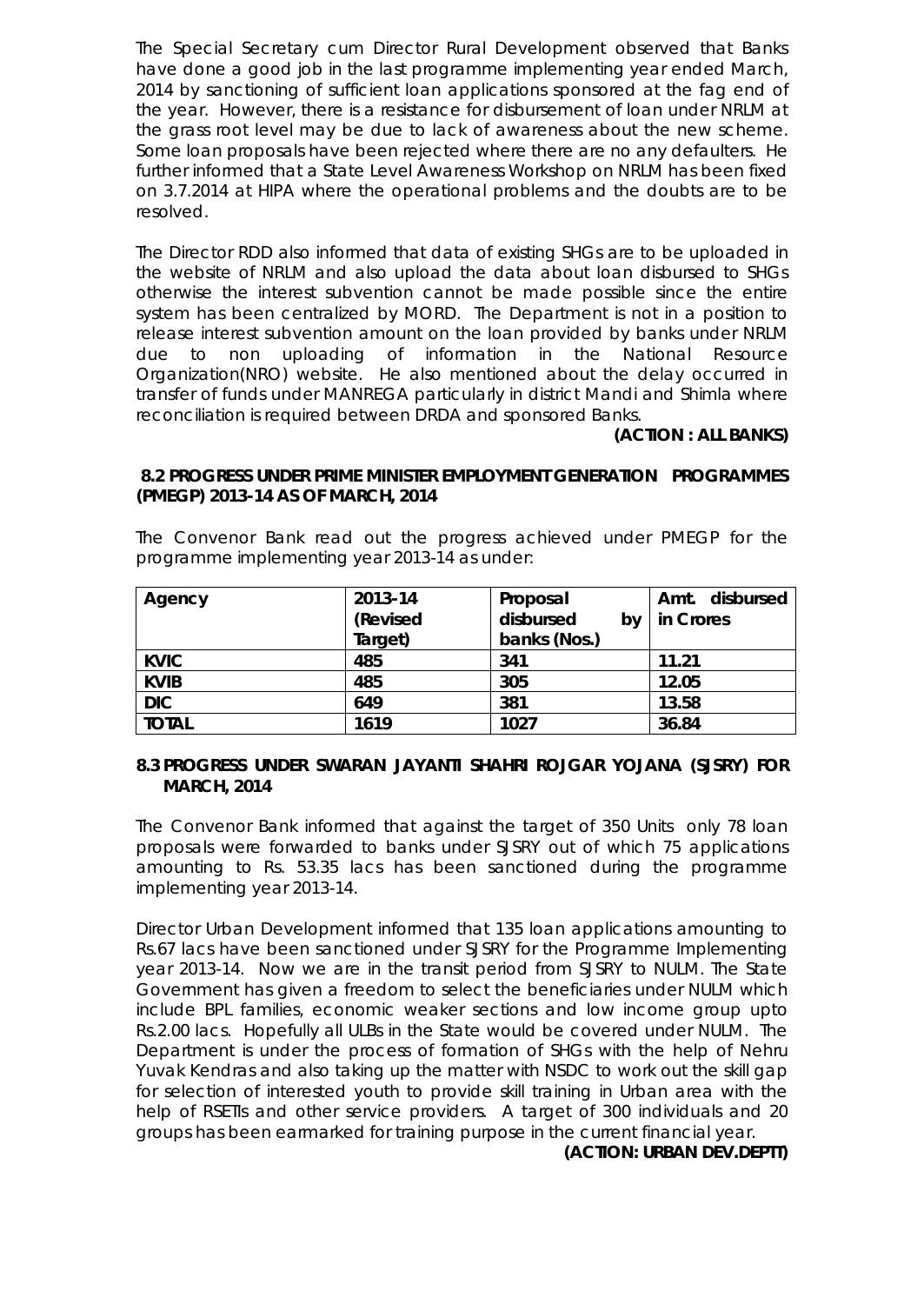#### **8.4 IMPLEMENTATION OF RAJIV RINN YOJANA (RRY)**

The Convenor Bank informed that a target of 500 dwellings has been fixed for the current financial year which has been allocated amongst the banks. The Department of Urban Development has been requested to sponsor sufficient loan applications to banks to achieve the target.

#### **(ACTION: URBAN DEV DEPTT)**

#### **8.5 PROGRESS UNDER WEAVER CREDIT CARD**

The Convenor Bank informed that against the target of 1500 WCC fixed for 2013- 14 only 181 WCCs were issued by banks. The representative from Industries Deptt. informed that despite organizing awareness camps in district Kullu, Mandi and Kinnour, weavers are not coming forward to avail the facility on the ground that the rate of interest under WCC is more than of KCC since most of the Weavers are farmer and enjoying the facility under KCC the outcome is slow.

# **AGENDA ITEM NO.9**

#### **9.1 Review of Recovery Performance of Banks in Himachal Pradesh.**

The Convenor Bank read out the Statistical data of bank recovery as of March, 2014 as under:

#### **BROAD SECTOR WISE RECOVERY POSITION as of MARCH, 2014**

(Amt. in lacs)

| SI.<br>No      | Sector                    | Demand | Recovery | Overdue | %age<br><b>of</b><br>Recovery |
|----------------|---------------------------|--------|----------|---------|-------------------------------|
|                | Agriculture               | 132169 | 100965   | 31204   | 76.39                         |
| $\overline{2}$ | <b>MSE</b>                | 306796 | 234813   | 71983   | 76.54                         |
| 3              | Housing                   | 97453  | 73789    | 23664   | 75.72                         |
| $\overline{4}$ | Education                 | 10411  | 7529     | 2882    | 72.32                         |
| 5              | <b>OPS</b>                | 55213  | 41460    | 13753   | 75.09                         |
| A              | <b>Total Priority</b>     | 602042 | 458556   | 143486  | 76.17                         |
| 1              | <b>Medium Enterprise</b>  | 45017  | 34749    | 10268   | 77.19                         |
| $\overline{2}$ | <b>Other Non Priority</b> | 170563 | 146124   | 24439   | 85.67                         |
| B              | <b>TOTAL-Non Priority</b> | 215580 | 180873   | 34707   | 83.90                         |
|                | Grand Total (A+B)         | 817622 | 639429   | 178193  | 78.21                         |

#### **9.2 Recovery Position under Govt. Sponsored Programmes**: (Amt. in lacs)

| SI. No. | Sector       | Demand | Recovery | Overdue | %age<br>Οf |
|---------|--------------|--------|----------|---------|------------|
|         |              |        |          |         | Recovery   |
|         | <b>SGSY</b>  | 4434   | 2879     | 1555    | 64.93      |
|         | <b>PMRY</b>  | 691    | 401      | 290     | 58.03      |
| 3       | <b>PMEGP</b> | 1838   | 1229     | 609     | 66.87      |
| 4       | <b>SJSRY</b> | 122    | 70       | 52      | 57.38      |
| 5       | <b>SLRS</b>  | 48     | 31       | 17      | 64.58      |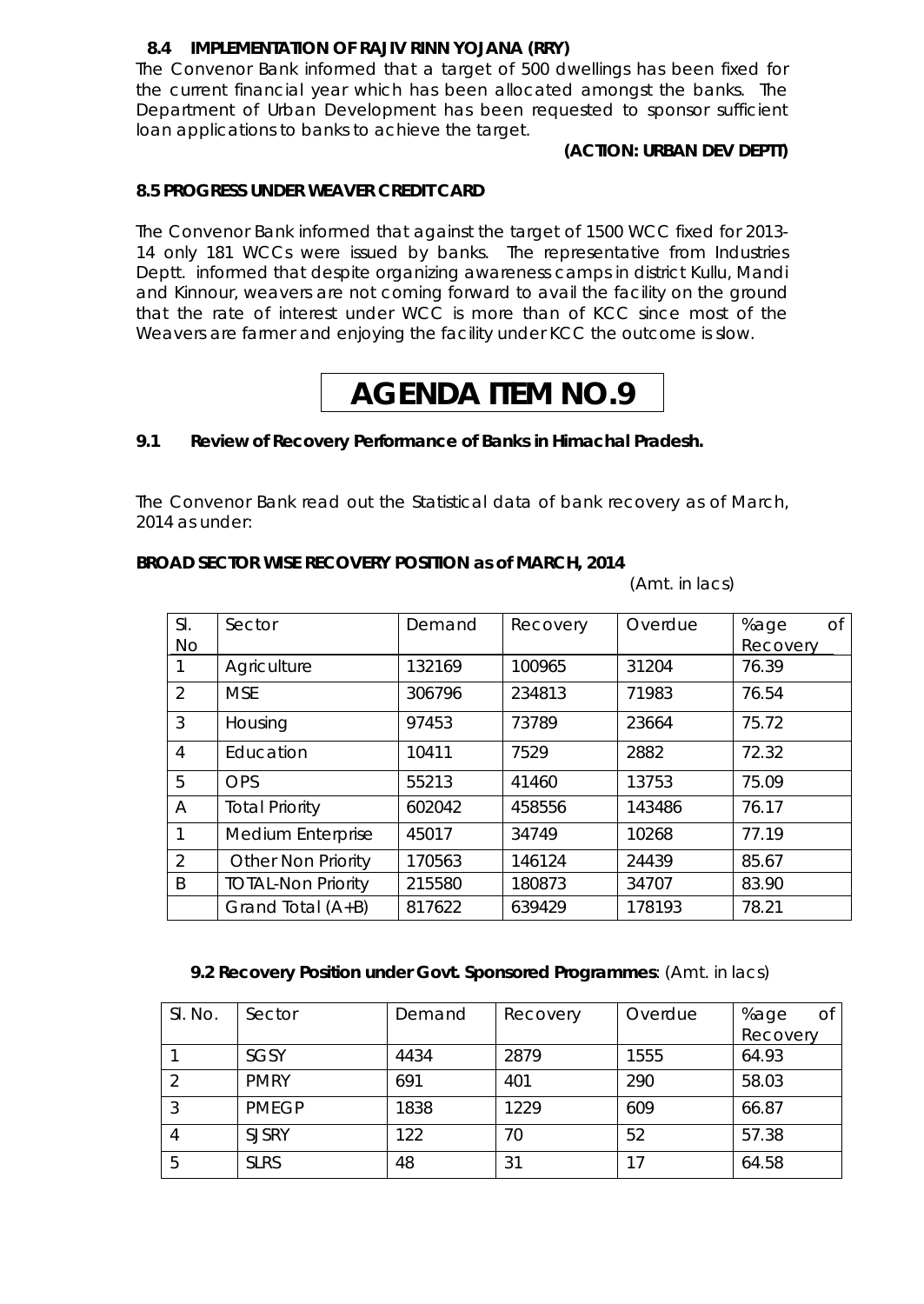| <b>REGP</b>          | 447   | 250  | 197  | 55.93 |
|----------------------|-------|------|------|-------|
| <b>RURAL HOUSING</b> | 388   | 286  | 102  | 73.71 |
| <b>OTHERS</b>        | 5338  | 3022 | 2316 | 56.61 |
| <b>TOTAL</b>         | 13306 | 8168 | 5138 | 61.39 |

**(Please refer to Table no- REC-2, page no-86)**

| 9.3 Agency-wise Recovery Position |                      |        | (Amount in lacs) |         |          |
|-----------------------------------|----------------------|--------|------------------|---------|----------|
| S.                                | Agency               | Demand | Recovery         | Overdue | %age of  |
| N                                 |                      |        |                  |         | Recovery |
| $\circ$                           |                      |        |                  |         |          |
|                                   | Public<br>Sector     | 626375 | 496292           | 130083  | 79.23    |
|                                   | <b>Banks</b>         |        |                  |         |          |
| 2                                 | <b>RRBs</b>          | 40873  | 34264            | 6609    | 83.83    |
| 3                                 | Cooperative Banks    | 148027 | 106895           | 41132   | 72.21    |
| 4                                 | <b>Private Banks</b> | 2346   | 1977             | 369     | 84.27    |
|                                   | <b>TOTAL</b>         | 817621 | 639428           | 178193  | 78.21    |

## **9.4 Position of Certificate cases under HP Public Money Recovery Act, 2000 as of MARCH, 2014 (Table No.REC-3, page no-87)** 'Amt in Rs lacs

|      | Position as of MARCH, 2014                                     |      |         |  |  |
|------|----------------------------------------------------------------|------|---------|--|--|
| S.NO | Particulars                                                    | No.  | Amt.    |  |  |
|      | Previous Pending recovery cases<br>as of DECEMBER, 2013        | 5026 | 6300.76 |  |  |
| 2    | Fresh cases filed during the quarter                           | 255  | 399.12  |  |  |
| 3    | Cases disposed off during the quarter                          | 86   | 282.93  |  |  |
| 4    | Cases pending as of MARCH, 2014<br>Out of item 4 cases pending | 5195 | 6416.95 |  |  |
| 5    | $A - up$ to period of one year                                 | 542  | 1123.85 |  |  |
|      |                                                                |      |         |  |  |
| 6    | B - Beyond one year                                            | 4653 | 5293.10 |  |  |

### **9.5 Non Performing Assets (NPAs) of Banks as of MARCH, 2014 in HP (Table No.REC-4, page no- 88 (Amount in Crores)**

| SI. No. | Particulars                               | Position as of MARCH, 2014 |
|---------|-------------------------------------------|----------------------------|
|         | Total Advances as on 31.3.2014            | 27327.65                   |
|         | Total NPA as on 31.3.2014                 | 1480.24                    |
|         | %age of NPA as on 31.3.2014 of Total Advs | 542                        |

#### **Sector-wise position of NPA**

| SI. No. | Sector           | <b>Amount in Crores</b> | %age of NPA |
|---------|------------------|-------------------------|-------------|
|         | Agriculture      | 382.11                  | 25.81       |
| 2       | <b>MSE</b>       | 352.37                  | 23.80       |
| 3       | <b>OPS</b>       | 425.73                  | 28.76       |
| 4       | <b>NPS</b>       | 320.03                  | 21.63       |
|         | <b>TOTAL NPA</b> | 1480.24                 | 100.00      |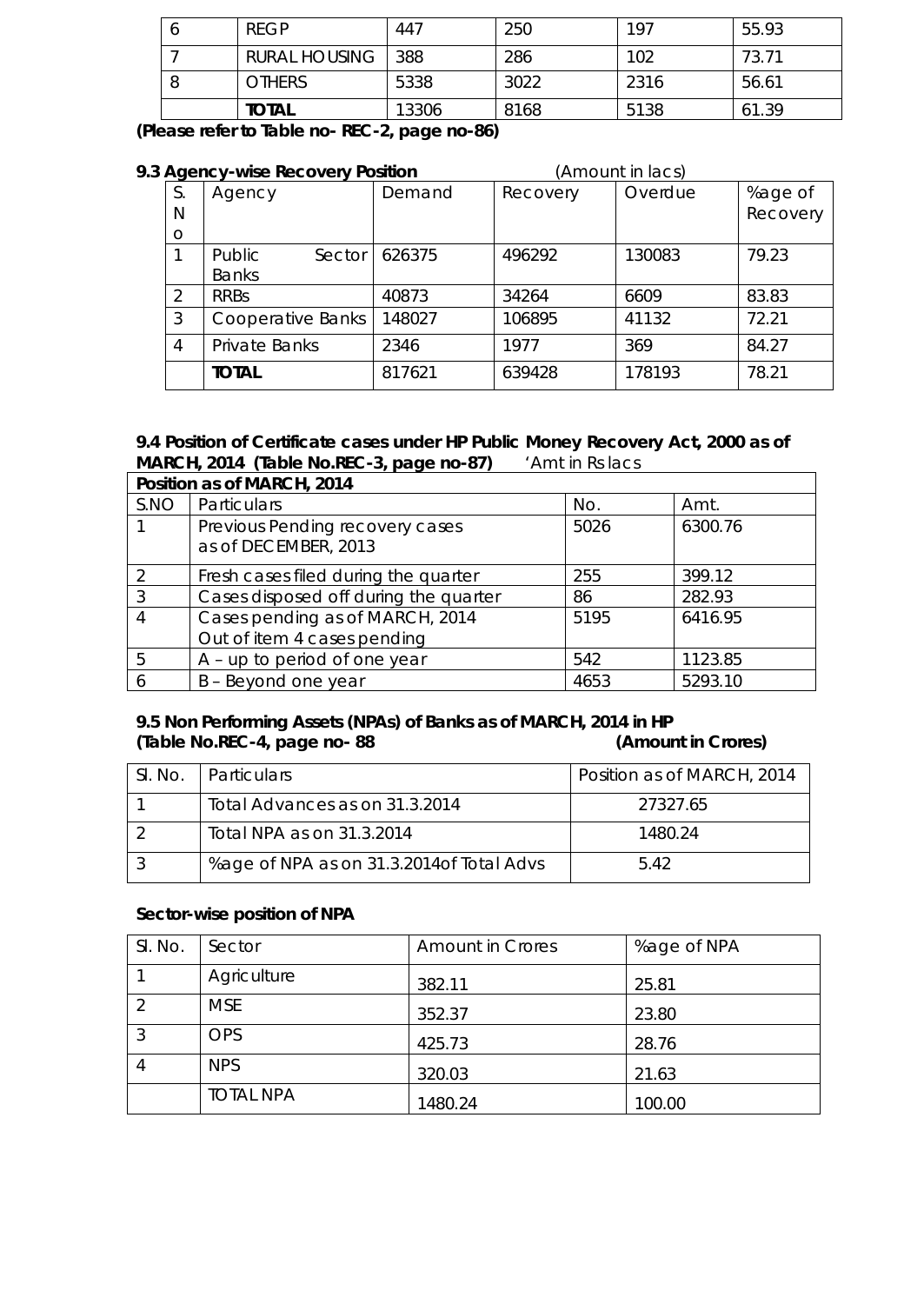#### **Changes made in SARFAESI Act 2002 by the Enforcement of Security Interest and Recovery of Debt Laws (Amendment Act) 2012 (1 of 2013)**

The Secretary Ministry of Finance Department of Financial Services GOI, New Delhi vide DO No. 02/04/2014-REC dated 6.6.2014 has requested the State Chief Secretary to the Govt. of Himachal Pradesh to make best use of the amendments carried out in the Act for expeditiously disposal of cases filed by Banks before CMM/DM under Section 14 of SERFAESI Act, 2002. The Section 14 of the ACT now provides that on filing of an Affidavit by the authorized officer of the bank the District Magistrate may pass suitable order for taking possession of secured assets by the bank. It also permits DM to delegate their powers to any officer subordinate to them. The Secretary DFS requested the State Authority to issue the suitable directions to all District Magistrates for pro active disposal of applications filed by secured creditors u/s 14 of SERFAESI Act, 2002 and for providing all necessary assistance to banks in their efforts in taking physical possession of the stressed assets under the provision of SERFAESI Act, 2002.

The representative from SBI and BOI informed that they are facing some constraints in district Shimla, Mandi and Solan. The Chief Secretary advised the Banks to give the feed back to Convenor Bank about the the ground realities, if any, persist in any of district so that a specific direction can be issued to concerned DM from the State Govt. side not to delay the process in view of directions received from GOI.

#### **(ACTION : ALL BANKS/REVENUE DEPTT.)**

#### **AGENDA ITEM NO.9**

#### **Review of progress under Non Sponsored Programmes.**

#### **9.1 Progress under Kisan Credit Cards (KCC):**

- The progress data received from banks observed that 14882 new KCCs were issued during the quarter ended December, 2013, taking the cumulative position reach upto 589971 KCCs issued by banks in the State
- Banks has reported issue of 64177 numbers of Rupay Credit Cards to KCC Holders upto December, 2014.

The above was noted by the house.

#### **9.2 Progress under Self Help Groups**

 During the period under review Banks has reported formulation of 720 new SHGs and 681 groups were given Bank Credit. The cumulative position regarding formation of SHGs under Micro Finance goes upto about 68215 SHGs out of which 65767 groups were given credit linkage having balance outstanding of Rs. 290.35 Crores.

The above was noted by the house.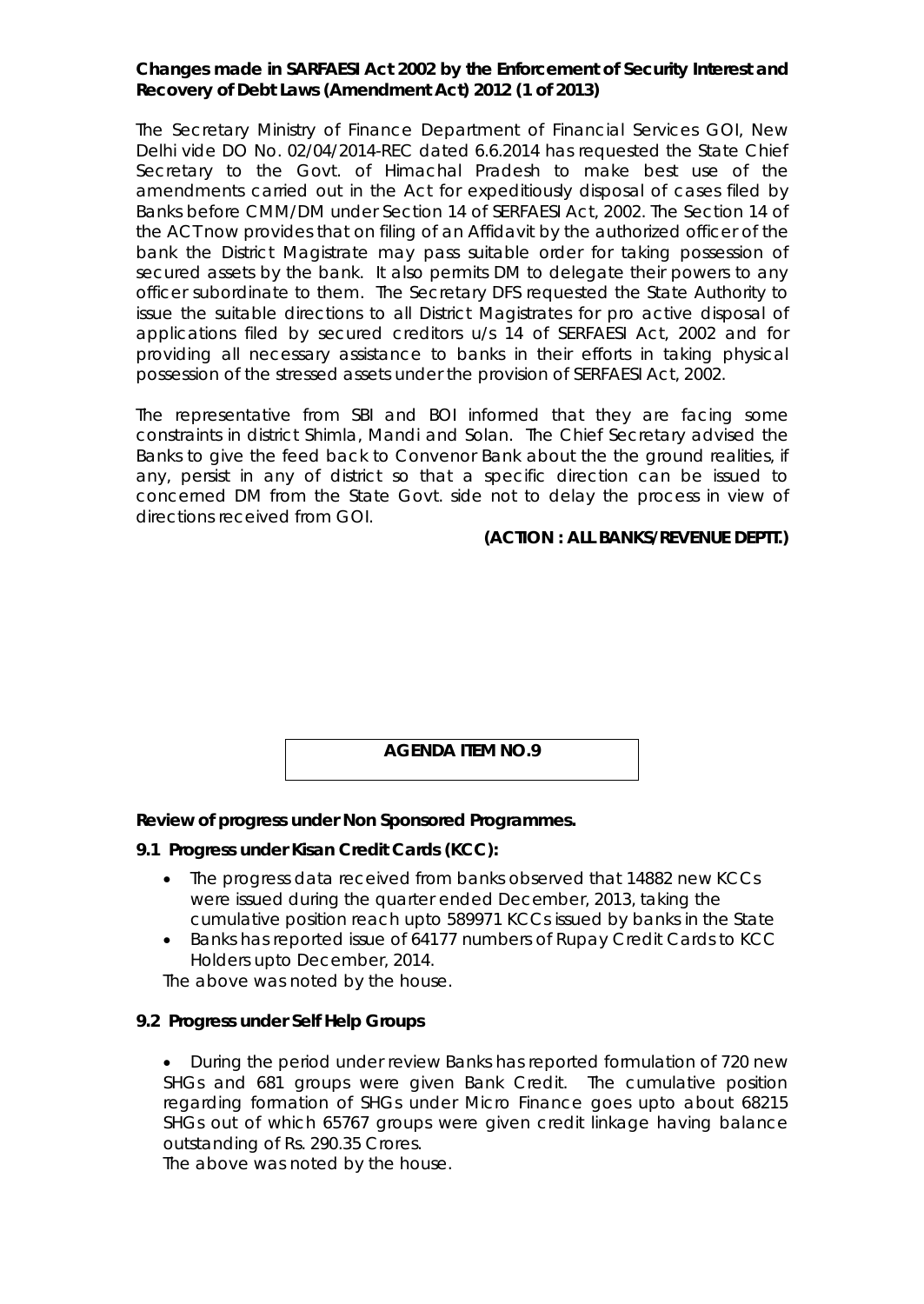#### **9.3 Review of performance under Education Loans**

 During the period under review banks has sanctioned 771 fresh loans amount to Rs.25.68 Crs. and cumulative position reached to 17628 number of Education loans having balance outstanding Rs. 392.21 Crs.

The above was noted by the house.

#### **9.4 Review of performance under Housing Loans**

 The feedback data received from Banks observed that Banks in the State has sanctioned 4658 fresh Housing Loans amounting to Rs.270.35 Crores and cumulative position reached to 91376 number of Housing loans having balance outstanding Rs. 3891.33 Crores.

The above was noted by the house.

#### **9.5 Progress under other Misc. schemes**

#### **CONSOLIDATED PROGRESS UNDER PMEGP UPTO DECEMBER, 2013 (Amt. in Crores)**

| SI.<br>No.    | Scheme                                    | Ach. During<br>December, 2013<br>quarter |                | Cumulative position at<br>the end of December,<br>2013 |                 |
|---------------|-------------------------------------------|------------------------------------------|----------------|--------------------------------------------------------|-----------------|
|               |                                           | No.                                      | Amount in      | No.                                                    | Amount in       |
| 1             | All type of Credit Cards<br>(GCC/SCC/ACC) | 1537                                     | lacs<br>589.35 | 58015                                                  | lacs<br>7338.14 |
| $\mathcal{P}$ | Joint Liability Group(JLGs)               | 13                                       | 15.76          | 871                                                    | 749.03          |
| 3             | <b>Basic SB Deposit Accounts</b>          | 42838                                    | 696.49         | 1100425                                                | 66465.27        |
| 4             | Migrate Labour a/cs<br>opened             | 434                                      | 294.59         | 2824                                                   | 759.66          |
| 5             | Street Vendor a/cs<br>opened              | 262                                      | 4.69           | 977                                                    | 16.76           |
| 6             | Weaver Credit Card                        | 43                                       | 36.00          | 65                                                     | 128.88          |

The Convenor Bank informed that the progress under joint liability group has not picked up in the State in comparison with other states and requested the NABARD to organize a few awareness camps in order to increase the JLG accounts in the rural areas.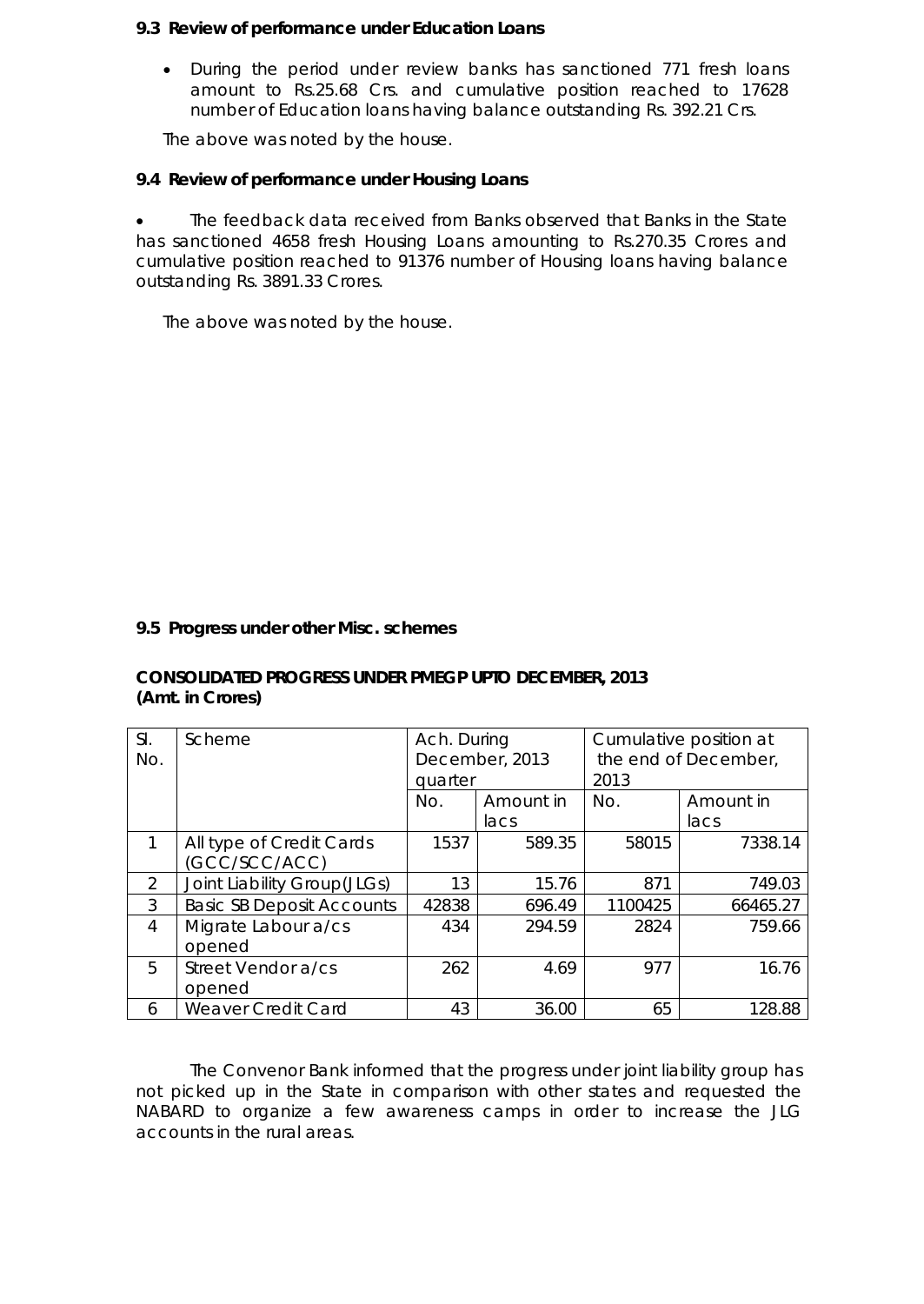The Deputy General Manager, NABARD apprised that there is a potential of the scheme in the State and NABARD is having a scheme to provide incentive for promotion of JLGs. Under this incentive scheme NABARD will provide Rs. 2000 per account for financing of JLGs to whom NABARD will give a prior sanction. This incentive will be relieved in three phases i.e. Rs. 1000/- for extending credit to JLG, Rs. 500/- for reporting the receipt of first repayment and again Rs.500/- for reporting the satisfactory repayment of entire loan. The incentive will be released for JLGs financed after the date of receipt of sanctioned letter from NABARD. The Deputy General Manager NABARD requested the banks to submit proposal for sanction of grant assistance for their potential branches. NABARAD assured the Bankers that they will conduct the Awareness programme under the pockets selected under JLG financing. LDMS to identify the potential branches and send the same to Convenor Bank.

(Action : Banks and NABARD)

## **AGENDA ITEM NO.10**

#### **Review of Progress under Non-sponsored Programmes**

| 10.1 FINANCING UNDER KISAN CREDIT CARDS: |       |                                       |  |  |
|------------------------------------------|-------|---------------------------------------|--|--|
| Period                                   |       | Fresh KCC issued. Cumulative position |  |  |
| The first quarter ended June, 2013       | 18025 | 548187                                |  |  |
| Second Quarter ended Sept, 2013          | 16522 | 584568                                |  |  |
| Third quarter ended Dec, 2013            | 14882 | 589971                                |  |  |
| Fourth Quarter ended March, 2014         | 15245 | 604129                                |  |  |
| Total KCCs issued 2013-14                | 64674 |                                       |  |  |

#### **10.2 SELF HELP GROUPS**

During the period under review Banks has reported the formulation of 1741 new SHGs and 637 groups were given Bank Credit. The cumulative position regarding formation of SHGs under Micro Finance goes up to about 63775 SHGs out of which 55372 groups were given credit linkage having balance outstanding of Rs. 200.53 Crores.

#### **10.3 Review of performance under Education Loan 2013-14**

The feedback data received from Banks indicates that Banks in the State have sanctioned 598 fresh Education Loans amounting to Rs.13.88 Crores during the quarter ended March, 2014 and cumulative position reached to 18768 number of education loans having balance outstanding Rs. 410.76 Crores.

The quarter-wise break up under Education loan is as under:

| Period                             | <b>Position of Education Loans</b> |                 |  |
|------------------------------------|------------------------------------|-----------------|--|
|                                    | A/c                                | Bal.o/s in Crs. |  |
| The first quarter ended June, 2013 | 17554                              | 372.98          |  |
| Second Quarter ended Sept, 2013    | 16708                              | 349.68          |  |
| Third quarter ended Dec, 2013      | 17628                              | 392.21          |  |
| Fourth quarter ended March, 2014   | 18768                              | 410.76          |  |

#### **10.4 Progress under Housing Finance 2013-14**

The feedback data received from Banks observed that Banks in the State has sanctioned 4511 fresh Housing Loans amounting to Rs.240.92 Crores and cumulative position reached to 89548 number of Housing loans having balance outstanding Rs. 3526.98 Crores.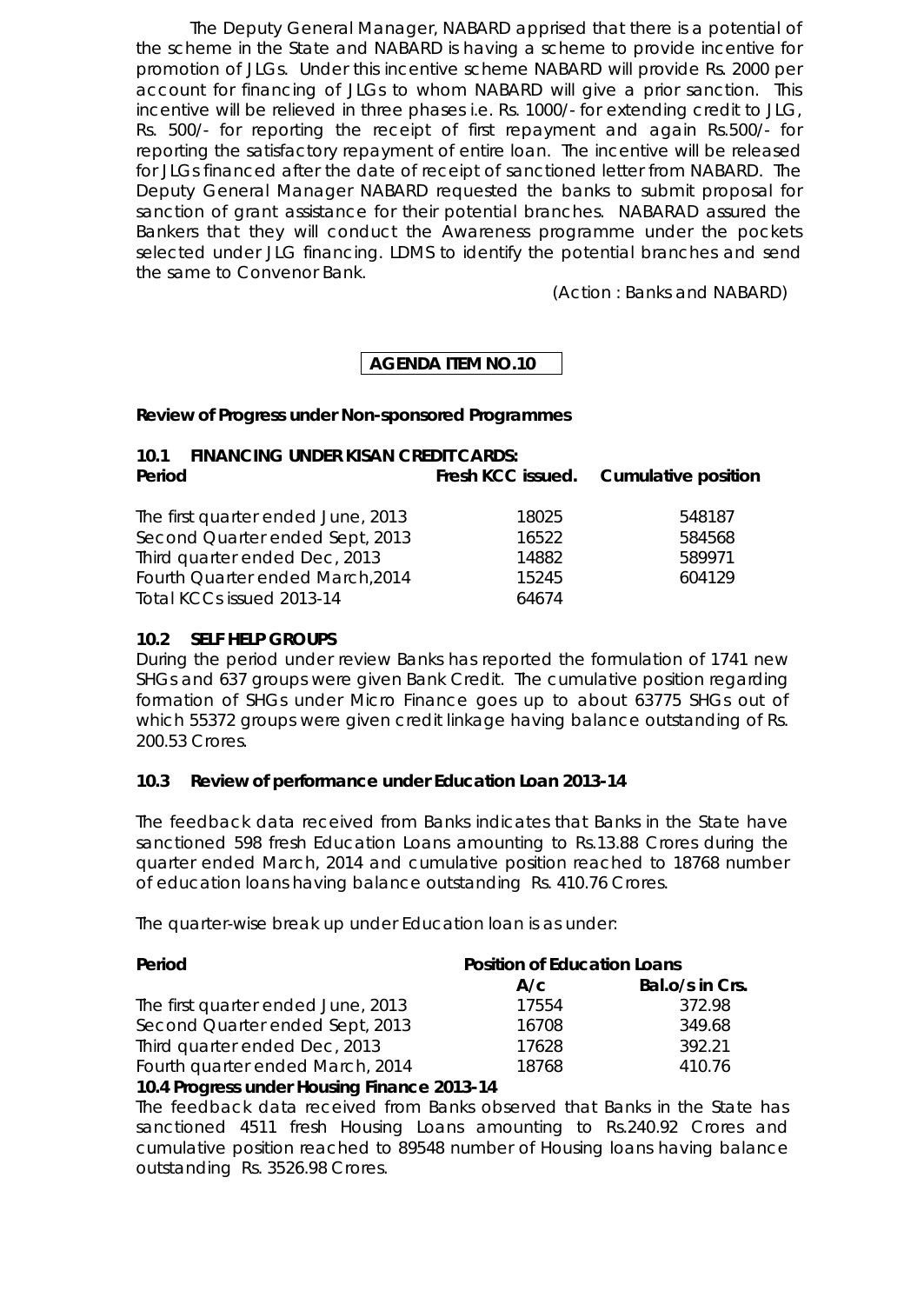The quarter-wise break up under Housing Finance is as under: **Period** Sanction of Housing Loan **A/c Amt. in Crs.** The first quarter ended June, 2013 192.03 Second Quarter ended Sept, 2013 5328 5328 287.53 Third quarter ended Dec, 2013 4685 270.34 Fourth quarter ended March, 2014 4511 240.92 Education loan finance 2013-14 17822 990.82

The House observed that there is a scope for construction of multi storey flats to meet the growing need of housing. The Chief Secretary informed that a statement is made by Hon'ble Chief Minister for setting up of five satellite townships in Solan, Dharmshala, Hamirpur and Mandi where bank can associate themselves for financing purposes .

#### **10.4 Progress under Other Misc.schemes 2013-14**

| SI.<br>No.     | Scheme                           |                                           | 2014 quarter  | Ach. During March, | Cumulative position at<br>the end of March, 2014 |          |                |     |
|----------------|----------------------------------|-------------------------------------------|---------------|--------------------|--------------------------------------------------|----------|----------------|-----|
|                |                                  |                                           |               | No.                | Amount in<br>lacs                                | No.      | Amount<br>lacs | in. |
| 1              |                                  | All type of Credit Cards<br>(GCC/SCC/ACC) |               | 1913               | 634.90                                           | 60314    | 9325.30        |     |
| 2              | Joint Liability Group(JLGs)      |                                           | 28            | 45.64              | 942                                              | 784.55   |                |     |
| 3              | <b>Basic SB Deposit Accounts</b> |                                           | 36357         | 868.27             | 1117370                                          | 71430.71 |                |     |
| $\overline{4}$ | Migrate<br>opened                | Labour                                    | $a$ /cs   251 |                    | 8.18                                             | 3612     | 792.30         |     |
| 5              | Street<br>opened                 | Vendor                                    | $a$ / $cs$    | 129                | 3.22                                             | 1495     | 25.53          |     |
| 6              |                                  | <b>Weaver Credit Card</b>                 |               | 16                 | 8.92                                             | 181      | 141.58         |     |

# **AGENDA ITEM NO.11**

# **Misc. & Fresh Issues.**

**11.1 Review of performance under FLCCs during the quarter ended MARCH, 2014.**

| S.No | <b>District</b> | if<br>Date<br>functioning | Sponsoring<br>bank | <b>Number</b><br>0f<br>persons<br>availed indoor<br>services | <b>Number</b><br>$\Omega$<br>outdoor activities<br>undertaken | No. of persons<br>participated in<br>outdoor<br>activities. |
|------|-----------------|---------------------------|--------------------|--------------------------------------------------------------|---------------------------------------------------------------|-------------------------------------------------------------|
|      | Bilaspur        | 28.10.10                  | <b>UCO</b>         | 190                                                          | 47                                                            | 260                                                         |
| 2    | Chamba          | 25.3.11                   | <b>SBI</b>         | 98                                                           | 3                                                             | 76                                                          |
| 3    | Hamirpur        | 19.9.10                   | <b>PNB</b>         | 285                                                          | 13                                                            | 365                                                         |
| 4    | Kangra          | 1.9.10                    | PNB                | 233                                                          | 5                                                             | 446                                                         |
| 5    | Kinnour         | 17.9.10                   | <b>PNB</b>         | 221                                                          |                                                               | 28                                                          |
| 6    | Kullu           | 31.8.10                   | <b>PNB</b>         | 58                                                           | 13                                                            | 361                                                         |
| 7    | L&S             | 17.10.11                  | <b>SBI</b>         | 7                                                            | $\overline{0}$                                                | 0                                                           |
| 8    | Mandi           | 1.9.10                    | <b>PNB</b>         | 78                                                           | 23                                                            | 1464                                                        |
| 9    | Shimla          | 14.9.11                   | <b>UCO</b>         | 125                                                          | 3                                                             | 174                                                         |
| 10   | Sirmour         | 10.8.11                   | <b>UCO</b>         | 61                                                           | 9                                                             | 290                                                         |
| 11   | Solan           | 31.8.11                   | <b>UCO</b>         | 47                                                           | 3                                                             | 65                                                          |
| 12   | Una             | 27.3.10                   | <b>PNB</b>         | 158                                                          | 8                                                             | 926                                                         |
|      | Total           |                           |                    | 1561                                                         | 128                                                           | 4455                                                        |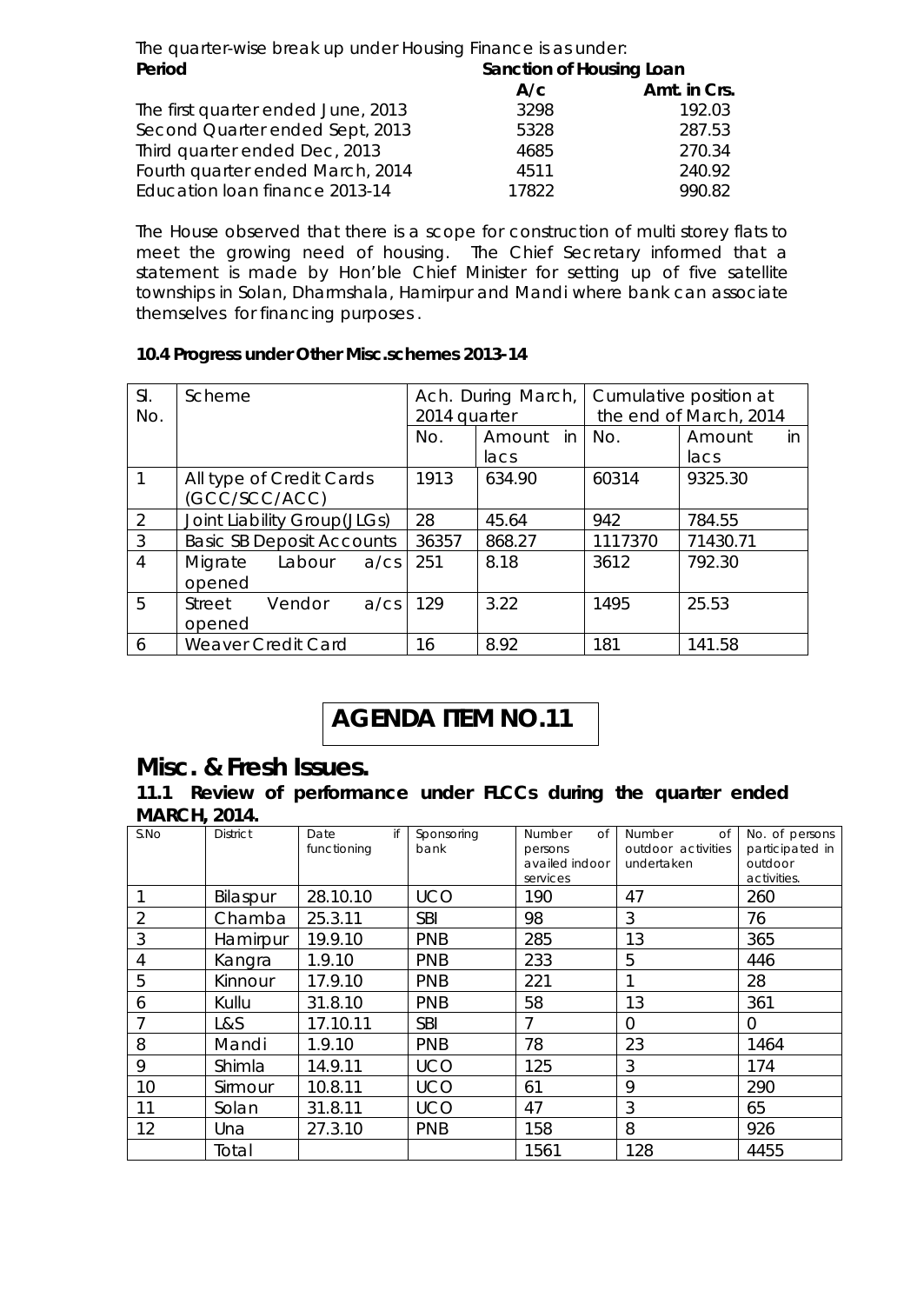The Controlling Heads of Banks are requested to issue instructions to their rural branches for holding of at least one outdoor FLC camp by each bank branch as per the guidelines issued by RBI. Banks are requested to supply the Financial Literacy Material as supplied by Convenor Bank for making use in the outdoor activities.

#### **11.2. Review of performance under RSETI**

As per the data reported by RSETIs, 66 training batches were conducted during the quarter ended March, 2014 and 1596 beneficiaries were given training

The cumulative position of training conducted by RSETIs in the State up to March, 2014 is as under:

| Sector                  | No. of batches | No. of trainees |
|-------------------------|----------------|-----------------|
| <b>Agriculture EDPs</b> | 142            | 3253            |
| Skill EDPs              | 12             | 275             |
| <b>General EDPs</b>     |                | 90              |
| Process EDPs            | 191            | 5000            |
| <b>Production EDPs</b>  | 251            | 6209            |
| <b>TOTAL</b>            | 600            | 14827           |

#### **11.3 SENSTIZATION OF NEW RBI SCHEME – THE DEPOSITOR EDUCATION AND FUND SCHEME, 2014**

The Convenor Bank reads out the salient features of the scheme and requested the member banks to take a note of it.

#### **11.4 CONTINUATION OF NABARD SCHEME AGRI CLINICS AND AGRI BUSINESS CENTRES (ACABC) FOR THE FINANCIAL YEAR 2014-15 & INFRASTRUCTURAL SCHEME FOR AGRICULTURAL MARKETING**

The CGM, NABARD, apprised the House about the continuation of various schemes approved by GOI for information to member banks and requested to lodge the subsidy claim under Gramin Bhandaran Yojana etc. latest by 30<sup>th</sup> September, 2014.

The Convenor Bank apprised the House about introduction of new comprehensive national crop insurance programme relating to banks. The Director Agriculture informed that it has decided by the State Government to continue the implementation of old scheme during the current fiscal year 2014- 15.

The House also reviewed the progress achieved under Women SHG being implemented in district Mandi and Solan. The LDM Sirmour apprised that the services of anchor NGO " We the People" has been dispensed with the approval of DCC/NABARD and now the work has been allocated to partner NGOs.

The member banks are requested to terminate the MOU executed with "We the People" and execute another MOU with partner NGOs under WSHG districts.

#### **ANY OTHER ISSUE WITH THE PERMISSION OF THE CHAIR.**

The Director Agriculture raised an issue for making necessary provision for application of subsidized interest on Agricultural infrastructural activities in line with short term credit provided under KCC. The CGM NABARD apprised that they have already submitted a proposal for soft loan to various term loan activities under Agriculture and response is awaited from Central Govt.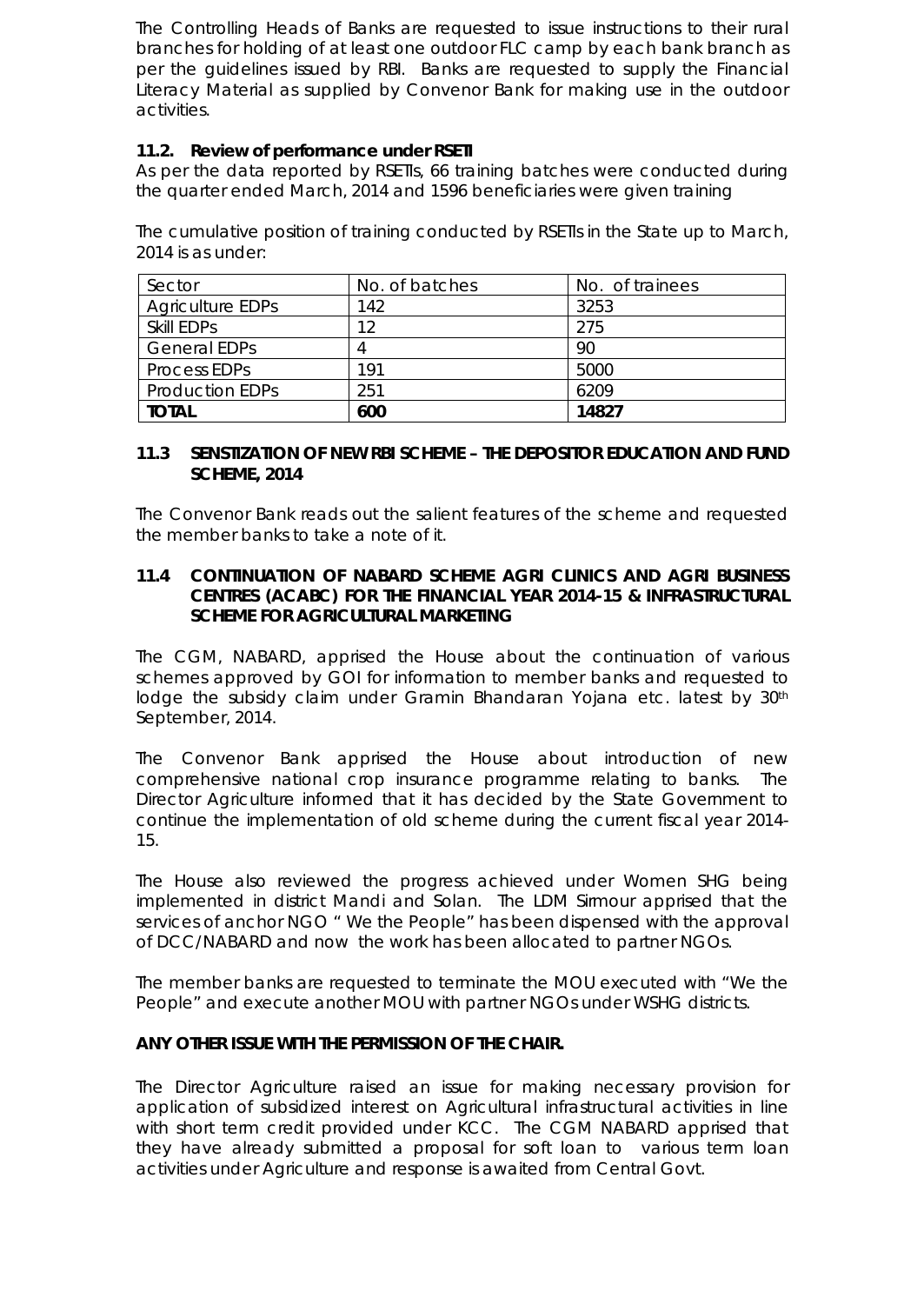#### **132 nd STATE LEVEL BANKERS COMMITTEE MEETING OF HIMACHAL PRADESH HELD ON 26 TH JUNE, 2014 AT REGENCY HALL, HOTEL HOLIDAY HOME SHIMLA. List of Participants**

- I. Chief Guest Sh.P.Mitra, IAS Chief Secretary, Govt. of HP
- II. Chairman Sh.V.K.Shrivastava General Manager UCO Bank

#### **III Government of Himachal Pradesh & Related Agencies:**

#### **SARVASHRI:**

| $\mathbf{1}$            | Pardeep Kunwar         | Dy.Director, I &PR, Govt. of HP, Shimla       |
|-------------------------|------------------------|-----------------------------------------------|
| $\overline{2}$          | Sanjay Sharma          | Deputy Director, Industries, Govt. of HP      |
| 3.                      | Nalin Mahajan          | OSD (Finance), Govt. of HP                    |
| $\overline{\mathbf{4}}$ | Dr.D.R.Sharma          | Joint Registrar Cooperation, Govt. of HP      |
| 5.                      | Rajinder S.Tomar       | LR-cum-Under Secy(Law), Govt. of HP           |
| 6                       | <b>Man Singh Verma</b> | Dy.Director, Land Records, Govt. of HP        |
| $\overline{7}$          | Dr.J.C.Rana            | Director Agriculture, Govt. of HP             |
| 8                       | Capt. J.M.Pathania     | Director, Urban Dev. Govt. of HP              |
| 9                       | <b>Dr.Gurdev Singh</b> | Director, Horticulture, Govt. of HP           |
| 10                      | Dr.Anupam Mittal       | Asst.Director, Animal Husb, Govt. of Hp       |
| 11                      | R.S.Guleria            | Dy.Director, WCD, Govt. of HP                 |
| 12                      | <b>Sudhir Kapur</b>    | TE(FI), HPSLRM, Govt. of Hp                   |
| 13                      | S.K.Sharma             | Director, MSME, DI, Solan                     |
| 14.                     | Rajiv Kumar            | Asst. Director, MSME.DI.Solan                 |
| 15                      | <b>VPS Tomar</b>       | Asst.Director, SO, KVIC, Shimla               |
| 16                      | A.J.Dogra              | DWO, Dte. Of SC, OBC, Govt. of HP             |
| 17                      | <b>Rakesh Kumar</b>    | EO. KVIC, Shimla                              |
| 18                      | <b>Jasvir Singh</b>    | Clerk, Industries Deptt. Govt. of HP, Shimla. |
|                         |                        |                                               |

#### IV RESERVE BANK OF INDIA, NABARD, NHB,SIDBI

#### SARVASHRI:

|    | Sh. I.S.Negi          | Regional Director, RBI, Shimla               |
|----|-----------------------|----------------------------------------------|
| າ  | K.P.Chand             | Chief General Manager, NABARD, Shimla        |
| -3 | S.K.Chadha            | <b>AGM, National Housing Bank, New Delhi</b> |
| 4  | <b>Ravi Rawal</b>     | Asst. General Manager, RBI, Shimla           |
| 5  | S. Thangavelu         | DGM, SIDBI, Shimla                           |
| O  | <b>Gurinder Singh</b> | DGM, NABARD, Shimla                          |

V LEAD DISTRICT MANAGERS: SARVASHRI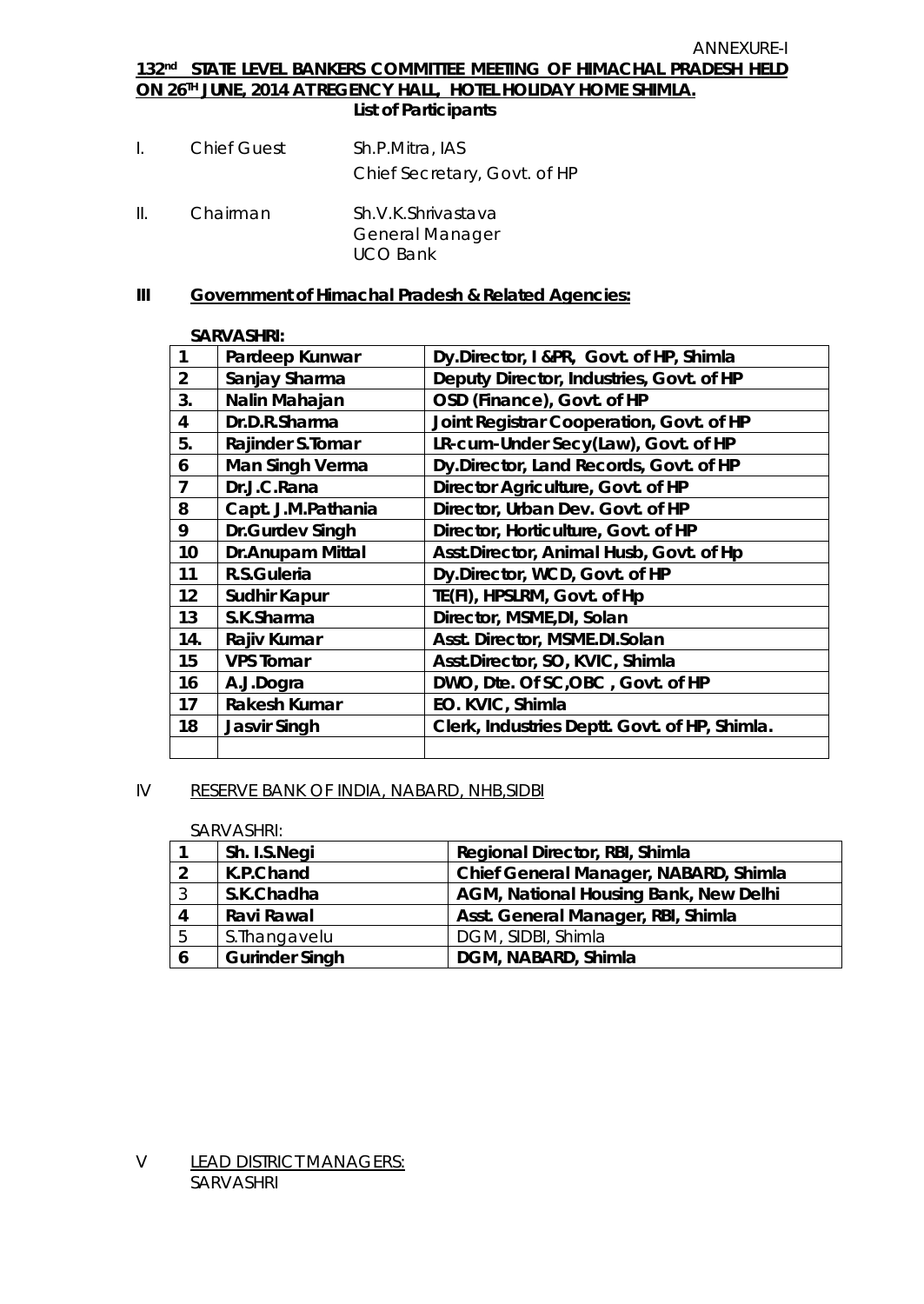|   | L.R.Thakur               | LDM-Chamba         |
|---|--------------------------|--------------------|
| 2 | <b>Mahesh Kapoor</b>     | LDM - kullu        |
| 3 | <b>Amar Singh Thakur</b> | <b>LDM-Mandi</b>   |
| 4 | RakeshVerma              | <b>LDM-Sirmaur</b> |
| 5 | <b>Kartar Singh</b>      | LDM-Shimla         |
| 6 | K.K.Verma                | LDM-Solan          |
|   | R.K.Sharma               | LDM-Una            |
| 8 | N.S.Negi                 | <b>LDM-Kinnour</b> |

COMMERCIAL BANKS: SARVASHRI

| 1              | Vinay Kumar            | GM, PNB, Shimla                      |
|----------------|------------------------|--------------------------------------|
| $\overline{2}$ | A.K.Sinha              | DGM, UCO Bank, Zonal Office, Shimla  |
| 3              | V.K.Goyal              | DGM, PNB, Circle Office, Shimla      |
| $\overline{4}$ | M.K.Bedi               | DGM, Dena Bank, Panchkula            |
| $\overline{5}$ | <b>FA Khwaja</b>       | GM, IDBI, Bank                       |
| 6              | <b>Bhupinder Singh</b> | DGM, Bank of India                   |
| $\overline{7}$ | Keshav Baijal          | DGM, Union Bank of India, Chandigarh |
| 8              | A.K.Chhabra            | DGM, OBC, Chandigarh                 |
| 9              | T.B.Negi               | DGM, UCO Bank, ZO, Solan             |
| 10             | <b>RAkesh Arora</b>    | Zonal Manager, SBOP, Chandigarh      |
| 11             | V.K.Malik              | RM, Central Bank of India, Shimla    |
| 12             | Sukhbir Singh          | AGM, Punjab & Sind Bank, Shimla      |
| 13             | T.N.Sharma             | AGM, Zonal Head, UCO Bank D/Shala.   |
| 14             | Paramjit Singh         | AGM, SBI, ZO, Shimla                 |
| 15             | Surjit Singh           | Chief Manager, Bank of Baroda        |
| 16             | <b>Vikas Mehta</b>     | Chief Manager, Canara Bank.          |
| 17             | S.K.Dhiman             | Sr.Manager, RO, OBC, Panchkula       |
| 18             | Markandey Yadav        | Chief Manager, UBI, Shimla.          |
| 19             | Mohit Grachta          | Special Officer, RD, CBI, RO, Shimla |
| 20             | H.S.Verma              | Chief Manager, SBOP, Shimla          |
| 21             | R.S.Chauhan            | Chief Manager BOI, Shimla            |
| 22             | Prem Lal               | Sr.Manager, IOB, Shimla              |
| 23             | Rahul Dev              | Asst.Manager, Corp. Bank Shimla      |
| 24             | D.R.Rana               | Sr. Branch Manager, Syndicate Bank,  |
| 25             | Kundan Kumar           | Sub Manager, Andhra Bank, Shimla     |
| 26             | Damandeep Singh        | BM, IDBI, Bank, Shimla.              |
| 27             | M.J.Amla               | Sr.Manager, SLBC, UCO Bank           |
| 28             | O.P.Panta              | Sr.Manager, P&D, UCO Bank            |
| 29             | Sunil Sharaf           | Security Officer, UCO Bank           |
| 30             | Gurdeep Kansal         | Officer, UCO Bank, HP                |
| 31             | A.K.Ghatak             | Officer, UCO Bank, HP                |
| 32             | Jasbir S Rajput        | Officer, UCO Bank                    |
| 33             | Devinder Kalsi         | Officer, IT, UCO Bank                |

VII COOPERATIVE & REGIONAL RURAL BANKS:

|   | <b>SARVASHRI</b>           |                                          |
|---|----------------------------|------------------------------------------|
|   | <b>Amitabh Avasthi</b>     | MD, HP State Coop. Bank, Shimla          |
|   | <b>Satish Sharma</b>       | AGM, KCCB, Dharmshala                    |
| 3 | R.S.Rathore                | <b>Managing Director, JCCB, Solan</b>    |
|   | R.G.Khimta                 | Sr.Manager, HP State Coop. Bank., Shimla |
| 5 | <b>Satish Kumar Chawla</b> | Chairman, HGB, Mandi                     |
| 5 | A.K.Sharma                 | General Manager, LDB, Shimla             |